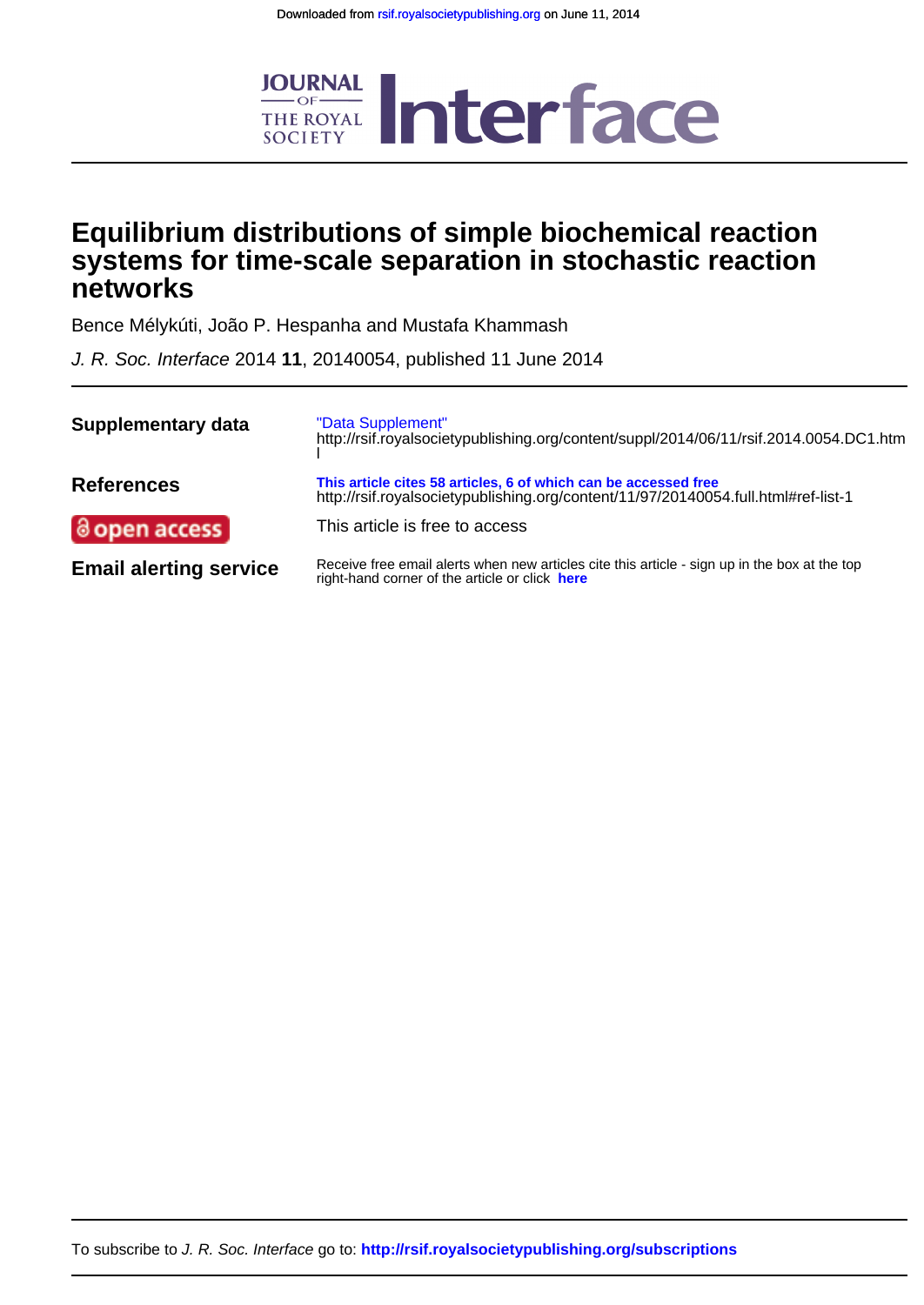

### rsif.royalsocietypublishing.org

Research



Cite this article: Mélykúti B, Hespanha JP, Khammash M. 2014 Equilibrium distributions of simple biochemical reaction systems for time-scale separation in stochastic reaction networks. J. R. Soc. Interface 11: 20140054. http://dx.doi.org/10.1098/rsif.2014.0054

Received: 17 January 2014 Accepted: 20 May 2014

#### Subject Areas:

systems biology, synthetic biology, biomathematics

#### Keywords:

stochastic reaction kinetics, time-scale separation, quasi-steady-state assumption, gene regulation, dimer transcription factor, analytic combinatorics

#### Author for correspondence:

Bence Mélykúti e-mail: [melykuti@stochastik.uni-freiburg.de](mailto:melykuti@stochastik.uni-freiburg.de)

Electronic supplementary material is available at<http://dx.doi.org/10.1098/rsif.2014.0054> or via<http://rsif.royalsocietypublishing.org>.



# Equilibrium distributions of simple biochemical reaction systems for time-scale separation in stochastic reaction networks

### Bence Mélykúti<sup>1,2</sup>, João P. Hespanha<sup>3</sup> and Mustafa Khammash<sup>4</sup>

<sup>1</sup>Department of Mathematical Stochastics, University of Freiburg, Eckerstraße 1, 79104 Freiburg, Germany  $^{2}$ Centre for Biological Systems Analysis (ZBSA), University of Freiburg, Habsburgerstraße 49, 79104 Freiburg, Germany

<sup>3</sup>Electrical and Computer Engineering, University of California, Harold Frank Hall, Santa Barbara, CA 93106-9560, USA <sup>4</sup>Department of Biosystems Science and Engineering, ETH Zürich, Mattenstrasse 26, 4058 Basel, Switzerland

Many biochemical reaction networks are inherently multiscale in time and in the counts of participating molecular species. A standard technique to treat different time scales in the stochastic kinetics framework is averaging or quasi-steady-state analysis: it is assumed that the fast dynamics reaches its equilibrium (stationary) distribution on a time scale where the slowly varying molecular counts are unlikely to have changed. We derive analytic equilibrium distributions for various simple biochemical systems, such as enzymatic reactions and gene regulation models. These can be directly inserted into simulations of the slow time-scale dynamics. They also provide insight into the stimulus– response of these systems. An important model for which we derive the analytic equilibrium distribution is the binding of dimer transcription factors (TFs) that first have to form from monomers. This gene regulation mechanism is compared to the cases of the binding of simple monomer TFs to one gene or to multiple copies of a gene, and to the cases of the cooperative binding of two or multiple TFs to a gene. The results apply equally to ligands binding to enzyme molecules.

# 1. Introduction

The model reduction of multiscale biochemical systems is a step of fundamental importance towards the system-level understanding of gene regulation or of various signalling pathways. Often reaction pathways consist of many intermediate reactive species that themselves are not of interest in a high-level interpretation of dynamic behaviour. Stripping these off to create a skeleton model is the goal of model reduction.

The field is heavily influenced by the chemical engineering and control engineering literature. The first methods were developed for deterministic ordinary differential equation (ODE) models, often for applications in the petrochemical industry. For the reaction rate ODE, there are many chemical systems where an approximating lower dimensional ODE model can be derived by time-scale separation techniques, such as the quasi-steady-state (QSS) assumption (QSSA) and quasi-equilibrium assumption (e.g. Michaelis–Menten kinetics or the bacteriophage  $\lambda$  lysis–lysogeny pathway [[1](#page-11-0)]), or other methods (e.g. balanced truncation, lumping of variables). Subsequently, such techniques found extensive use in the mathematical biology community.

Recently, stochastic analogues of methods for deterministic systems are being developed. The QSS approximation and the quasi-equilibrium approximation are such examples, which have already been applied to the standard discrete Markov jump process model [[2](#page-11-0)–[5\]](#page-12-0), and directly to its stochastic differential equation (SDE) approximation, the chemical Langevin equation (CLE) [\[6,7](#page-12-0)]. Applications to speed

& 2014 The Authors. Published by the Royal Society under the terms of the Creative Commons Attribution License http://creativecommons.org/licenses/by/3.0/, which permits unrestricted use, provided the original author and source are credited.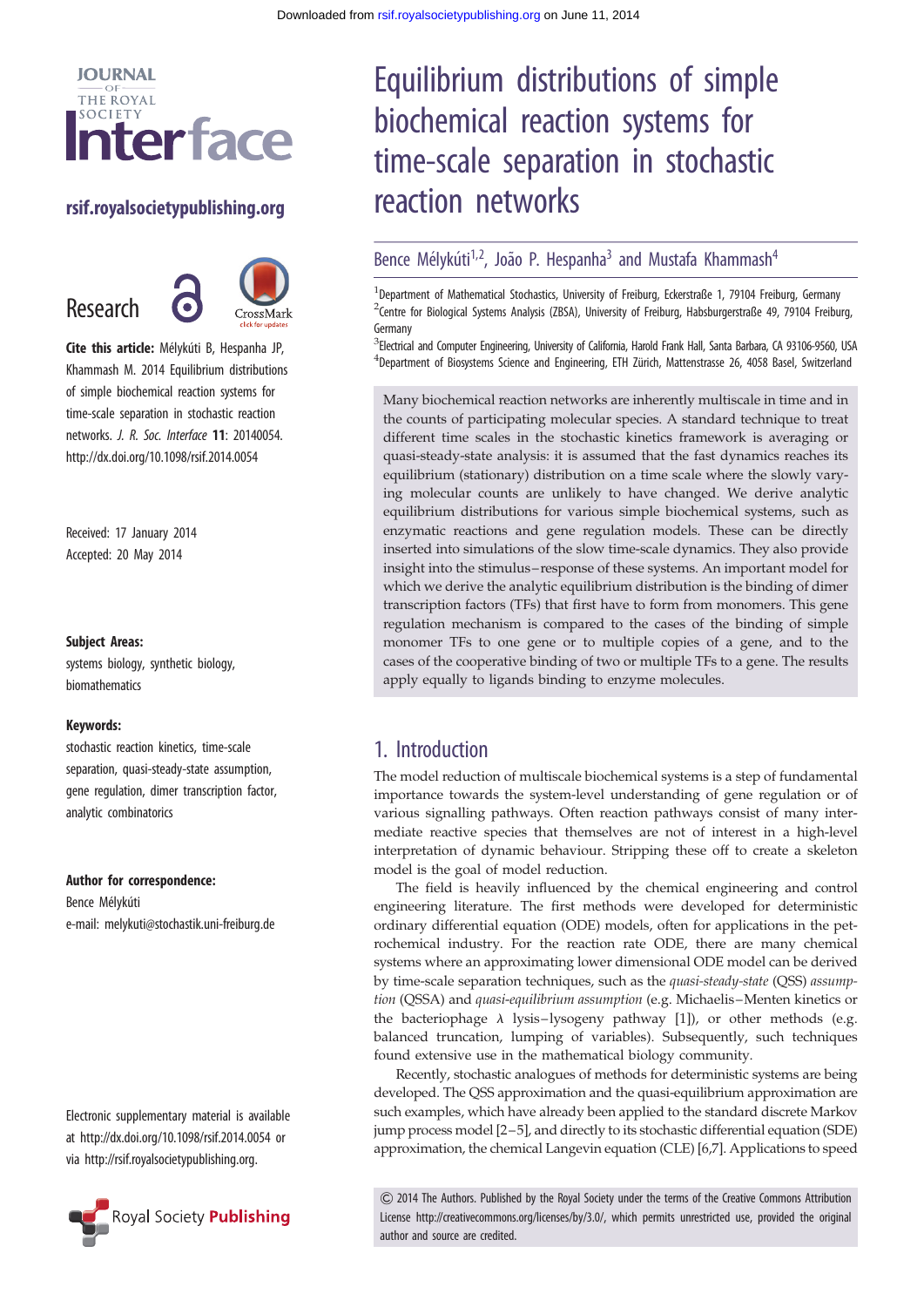$\overline{\mathbf{2}}$ 

up Gillespie's stochastic simulation algorithm (SSA) [[8](#page-12-0)] gave the slow-scale SSA [[9](#page-12-0)] and the nested SSA [\[10](#page-12-0)]. The differences between the two approaches were discussed by both sets of authors [\[11,12\]](#page-12-0). Further contributions by the Petzold group include [\[13,14](#page-12-0)], and an analysis of the legitimacy of the Michaelis–Menten approximation in the stochastic setting [\[15](#page-12-0)]. Dong et al. [[16](#page-12-0)] proposed reading out a reduced reaction system for the stochastic model from the model reduction of the corresponding deterministic reaction rate equation.

A sophisticated, general, flexible, although laborious technique to reduce multiscale stochastic models of chemical reaction systems was developed by Ball et al. [\[17](#page-12-0)]. Their starting point, the discrete-state Markov jump process, was written with a stochastic equation formalism in terms of independent Poisson processes for each reaction channel. In order to exploit the natural separation of the abundances of reacting species and time scales, scaling constants were introduced for each molecular species, each reaction channel and time. With the fine control of all these scaling parameters, the authors could approximate the different variables and reaction channels with diffusion approximations (SDEs) or continuous deterministic processes (integral equations), depending on the inherent scaling properties of the system. However, they could not provide rules for the appropriate choice of scaling constants, which is a great hindrance to the application of this model reduction technique. This shortcoming was addressed in [[18\]](#page-12-0).

Model reduction by the averaging method for the CLE was discussed in [\[7\]](#page-12-0). The authors compute the quasistationary distribution of the fast variables of the system given the slow ones from the Fokker–Planck equation (Kolmogorov forwards equation). The slow variables for the reaction intensity functions in the CLE are computed as averages with respect to this distribution.

In the derivation of the CLE [\[19](#page-12-0)], passing to a continuous limit in each variable uniformly is an approach of limited validity. Kang et al. [\[20](#page-12-0)] addressed the question of how to most accurately represent fluctuations in stochastic models of multiscale chemical systems with normally distributed noise. While this is very similar to the work of Sotiropoulos et al. [\[7\]](#page-12-0), one important difference is that here the starting model is the discrete-state Markov process, as opposed to the CLE, as in [[7](#page-12-0)]. The approach by Kang et al. is more careful and it does not need a restrictive assumption of Sotiropoulos and co-workers, the linear independence of the fast and the slow stoichiometric subspaces.

Pahlajani et al. [\[21](#page-12-0)] used singular perturbation on another SDE model of chemical kinetics, the linear noise approximation of Van Kampen, in order to eliminate chemical species with fast characteristic time scales and to obtain reduced models.

Berglund & Gentz [[22,23](#page-12-0)] studied singular perturbation for general SDEs with both slow and fast dynamics. In the case when the corresponding deterministic system admits an asymptotically stable slow manifold, they prove that the paths of the SDE are concentrated close to this manifold and give upper and lower bounds for the probability of leaving this neighbourhood.

The focus of this study is equilibrium distributions (also known as stationary or invariant distributions) in biochemical reaction networks. Equilibrium distributions receive less attention in molecular systems biology, analogously to the steady states of ODE models, since interesting dynamic behaviour happens outside of equilibrium, by definition. Equilibrium distributions have been observed to provide less information than transient measurements for network identification in metabolic networks [[24\]](#page-12-0) and for parameter identification in gene expression [[25\]](#page-12-0). An exception to this trend has been metabolic control analysis, which is interested in optimizing flows in steady state [[26\]](#page-12-0), but its modelling framework tends to be the deterministic reaction rate equation. This is partially due to historical reasons, partially due to metabolites being present in a cell in greater quantities than constituents of the gene expression machinery, hence intrinsic noise is a lesser concern.

This study emphasizes that accurately describing the equilibrium distribution is an indispensable step in the endeavour to understand multiscale reaction systems. It is this observation that justifies our interest in the subject.

First, our basic notions and Markov process modelling framework will be presented. Afterwards, the connection between the fast and the slow time scales by averaging or QSSA will be briefly discussed. These will be followed by the main contribution of this study, an extensive collection of biochemical systems for which the equilibrium distributions can be analytically computed. Additionally, this will lead to a comparison of different gene regulatory mechanisms.

For applications, it is most beneficial to create a catalogue of systems where one can look up equilibrium distributions. The classification will not be driven by the biological role of the biochemical systems. Instead, we ask what the Markov process state space topologies are for which we can express the equilibrium distribution in a meaningful way. We present these Markov processes if we can equip them with an interpretation as a biologically significant reaction network.

In the literature, the approaches of Levine & Hwa [[24\]](#page-12-0) and Bintu et al. [\[27](#page-12-0)] are most similar to ours. Levine & Hwa [[24\]](#page-12-0) focused on typical motifs of metabolic pathways: linear and unidirectional pathways, and extensions with additional structure, such as reversible reactions, dilution, negative feedback from end-product to the first reaction, or branching either in a diverging or in a converging fashion. Bintu et al. [[27\]](#page-12-0) catalogued a wide range of transcription regulatory systems: single and dual activators and repressors, systems of helper and regulatory molecules. Using concepts of thermodynamics, they expressed equilibrium distributions in terms of the Boltzmann distribution. While their method is readily applicable to configurations to which ours is not yet, our purely kinetic approach has the advantage that it uses reaction rates and rate constants (as opposed to binding energies), and therefore it can be integrated with dynamical simulation algorithms easily.

We do not review here the wide variety of results for twostage gene expression models (the transcription of DNA to mRNA followed by translation to protein), only mention that important contributions include [[28](#page-12-0) –[31](#page-12-0)]. Williams and co-workers [[32\]](#page-12-0) derived the joint equilibrium distribution of protein species processed or degraded by a shared enzyme (or by multiple copies thereof ).

Our principal technical contribution is a calculation for §4.6 that applies complex analysis (saddle-point integration) to product-form equilibrium distributions (§4.5). This technique is relevant in situations where a marginal of a product-form equilibrium distribution must be computed in a system with conservation.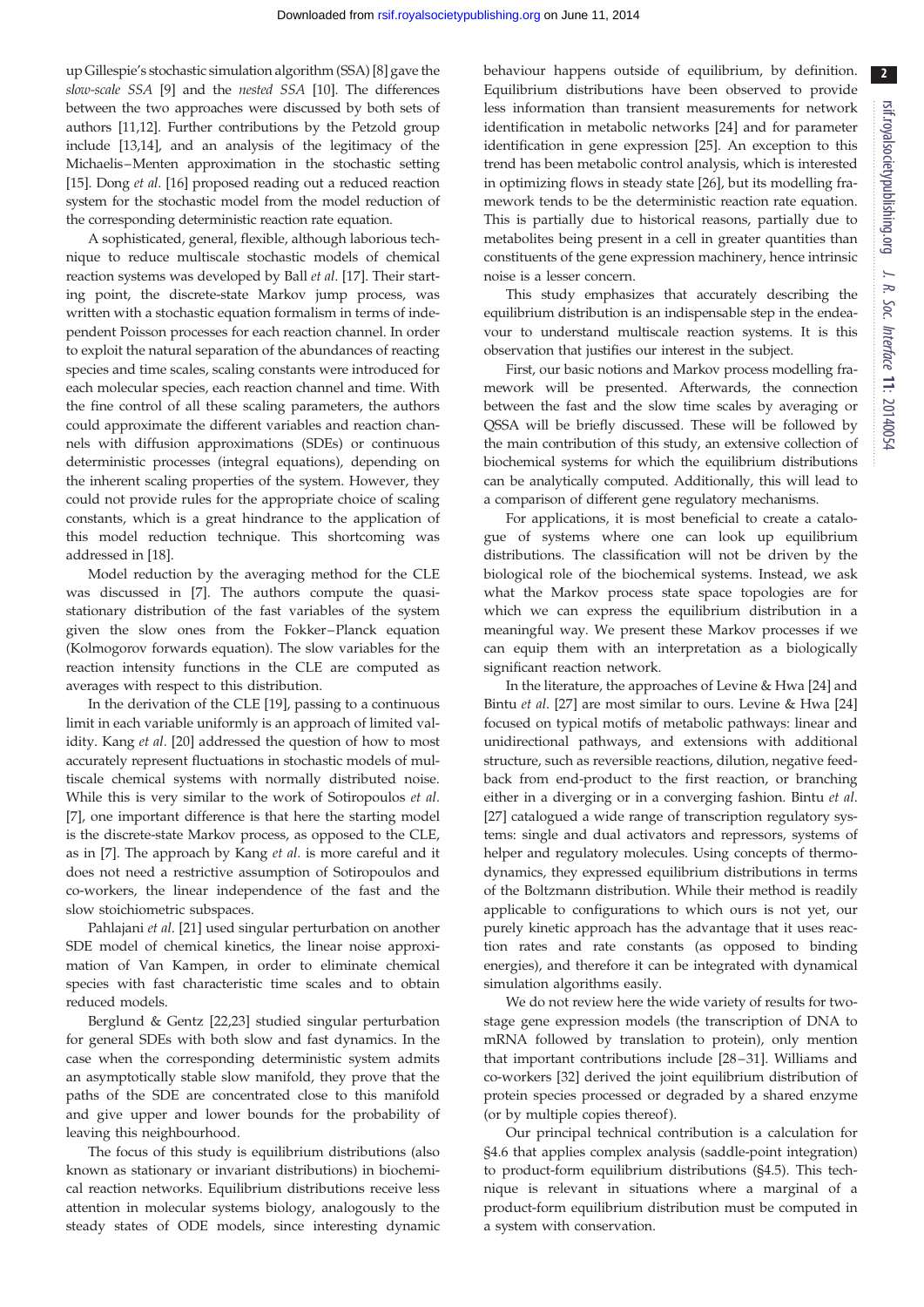### 2. Preliminaries

We assume that a number of chemical substances  $S_1, \ldots, S_n$ undergo reactions through reaction channels  $\mathcal{R}_1, \ldots, \mathcal{R}_m$ inside a cell, modelled as a well-stirred solution of fixed volume and temperature. It is implicit in the assumption that an exhaustive list of the reactive molecular species and their interactions is available. The reactions are of the form

$$
\alpha_1 S_1 + \cdots + \alpha_n S_n \xrightarrow{\kappa} \beta_1 S_1 + \cdots + \beta_n S_n,
$$

where  $\alpha_1, \ldots, \alpha_n, \beta_1, \ldots, \beta_n \in \mathbb{N}$  (non-negative integers) and not all zero, and  $\kappa \in ]0,\infty[$  is a *reaction rate constant*, whose role will become clear shortly. If the above reaction is  $\mathcal{R}_j$  and we let  $\alpha = (\alpha_1, ..., \alpha_n)^T$  and  $\beta = (\beta_1, ..., \beta_n)^T$ , then the *stoichiometric matrix*  $v \in \mathbb{Z}^{n \times m}$  of the reaction system has *j*th column  $v_i = \beta - \alpha$ .

The state of the reaction system is described by the state vector  $X(t) = (X_1(t), \ldots, X_n(t))^T \in \mathbb{N}^n$  whose *i*th coordinate  $X_i(t)$  gives the count of molecules  $S_i$  in the solution at time t. Associated to each reaction  $\mathcal{R}_i$ , there is a so-called propensity (or *intensity*) function  $a_i : \mathbb{N}^n \to [0,\infty[$ . For the purposes of this study, we restrict ourselves to at most bimolecular (at most second-order) reactions ( $\sum_i \alpha_i \leq 2$ ). We also stipulate that the propensity functions satisfy the law of mass action. Under these conditions, the left-hand side of any reaction is one of four types:  $\emptyset$ ,  $S_i$ ,  $S_i + S_\ell$  ( $i \neq \ell$ ),  $2S_i$ . The corresponding propensity functions are  $X \mapsto \kappa X_i$ ,  $X \mapsto \kappa X_i X_{i}$ ,  $X \mapsto \kappa X_i(X_i - 1)$ , respectively, with the appropriate reaction rate constants  $\kappa$ .

With these tools, a continuous-time Markov process can be defined on the state space  $\mathbb{N}^n$ . This is the standard stochastic process model of chemical reaction kinetics, which even today still does not seem to have an established name but is known by its Kolmogorov forwards equation, the chemical master equation [\[33](#page-12-0)], or by its standard simulation method, the SSA [[8\]](#page-12-0). The transition rule of the Markov process is that in any state X, for each  $j \in \{1, ..., m\}$ , transitions corresponding to reaction  $\mathcal{R}_i$  occur at rate  $a_i(X)$ . A transition by reaction  $\mathcal{R}_h$ changes state X to  $X + \nu_h$ . Equivalently, if at time  $t_0$  the state is  $X(t_0)$ , then to each reaction channel  $\mathcal{R}_i$  there is an associated independent, exponentially distributed random waiting time with parameter  $a_i(X(t_0))$ . The shortest of these waiting times specifies the reaction that occurs, say  $R_h$  with waiting time  $\tau$ . Then the state of the Markov process is  $X(t_0)$  for times in  $[t_0, t_0 + \tau]$ , and  $X(t_0 + \tau) = X(t_0) + \nu_h$ . The update step is repeated with fresh independent exponential waiting times, first with parameters  $a_i(X(t_0 + \tau))$  for each j, then with the propensity functions evaluated at subsequent states of the process.

The time evolution of the probability mass function of this process is given by the chemical master equation [\[33](#page-12-0)]. For each element of the state space  $X \in \mathbb{N}^n$ , the probability of the process being in  $X$  at time  $t$ , conditioned on that it was in  $X_0 \in \mathbb{N}^n$  at some time  $t_0 \leq t$ , is

$$
\frac{\partial}{\partial t} \Pr(X, t \mid X_0, t_0) = -\sum_{j=1}^m a_j(X) \Pr(X, t \mid X_0, t_0) + \sum_{j=1}^m a_j(X - \nu_j) \Pr(X - \nu_j, t \mid X_0, t_0).
$$

We simplify the notation by dropping the dependence on the initial state. Instead of writing out the ODE for each state X,

we can fix an enumeration of all states  $(X^1, X^2, ...)$  and write the equation in matrix form. For the vector of probabilities  $P(t) = (\Pr(X^1, t), \Pr(X^2, t), \ldots)$ 

$$
\dot{P}(t) = QP(t),\tag{2.1}
$$

where the rate matrix Q satisfies

$$
Q_{rs} = \begin{cases} a_j(X^s), & \text{if for some } j, \ X^r - \nu_j = X^s, \\ -\sum_{j=1}^m a_j(X^r), & \text{if } r = s, \\ 0, & \text{otherwise.} \end{cases}
$$

A distribution  $\tilde{p}$  is an equilibrium (or stationary or invariant) distribution, if  $Q\tilde{p} = 0$ .

Although the complete state space  $\mathbb{N}^n$  is countably infinite, most of our examples have finite state spaces. (The only exception has state space N, which is, however, naturally enumerated.) The reason is that often conservation relations partition the state space into stoichiometric compatibility classes. Conservation laws are in correspondence with left nullvectors of  $v$ , because they are nothing but linear combinations of different species' counts that are preserved in all reactions. In such a case, the state space of the Markov process consists of disjoint classes that are pairwise inaccessible from one another. (Feinberg discussed this in the case of ODEs [\[34](#page-12-0)]. The case of discrete jumps on a discrete-state space is more involved because congruence classes—remainders—come into play.) Stationarity of a distribution can be determined on these classes separately. Any convex combination (mixture) of the equilibrium distributions of the separate classes is an equilibrium for the whole state space. In many cases, such as in most of our examples, these classes are finite, thus the probability vectors and rate matrices we study are finite-sized as well.

In applications where the set of accessible states is infinite, by omitting infinitely many states of low probability, a truncation of the set of accessible states to a finite set is possible at a cost of a small error in the probability vector with an explicit error bound [\[35](#page-12-0)].

We remark that finding an equilibrium distribution is the same as finding a right nullvector to Q. In linear algebra, this is an easy problem in the finite case that can be solved with Gaussian elimination. However, our aim is to exploit the structure of the rate matrix in order to find informative formulae for these distributions, and for this reason we do not content ourselves with algorithmic linear algebraic solutions.

# 3. Connecting fast and slow time scales

In this section, it is shown how the ability to explicitly compute equilibrium distributions is used in the study of biochemical reaction systems with multiple time scales. The approximation of multiscale reaction systems with reduced models is not a completely solved problem. At present, there is no solution to questions like what the most accurate representation of an n-variable stochastic reaction system with  $n \leq n$  variables is, or how many variables are needed to achieve a required accuracy.

Unsurprisingly, many early results are inferred from (and in some cases only apply to) toy models and are based on heuristics. We highlight two challenges to an exhaustive solution. First, many studies treat systems with two time scales, whereas applications often have more than two time scales. Second, it is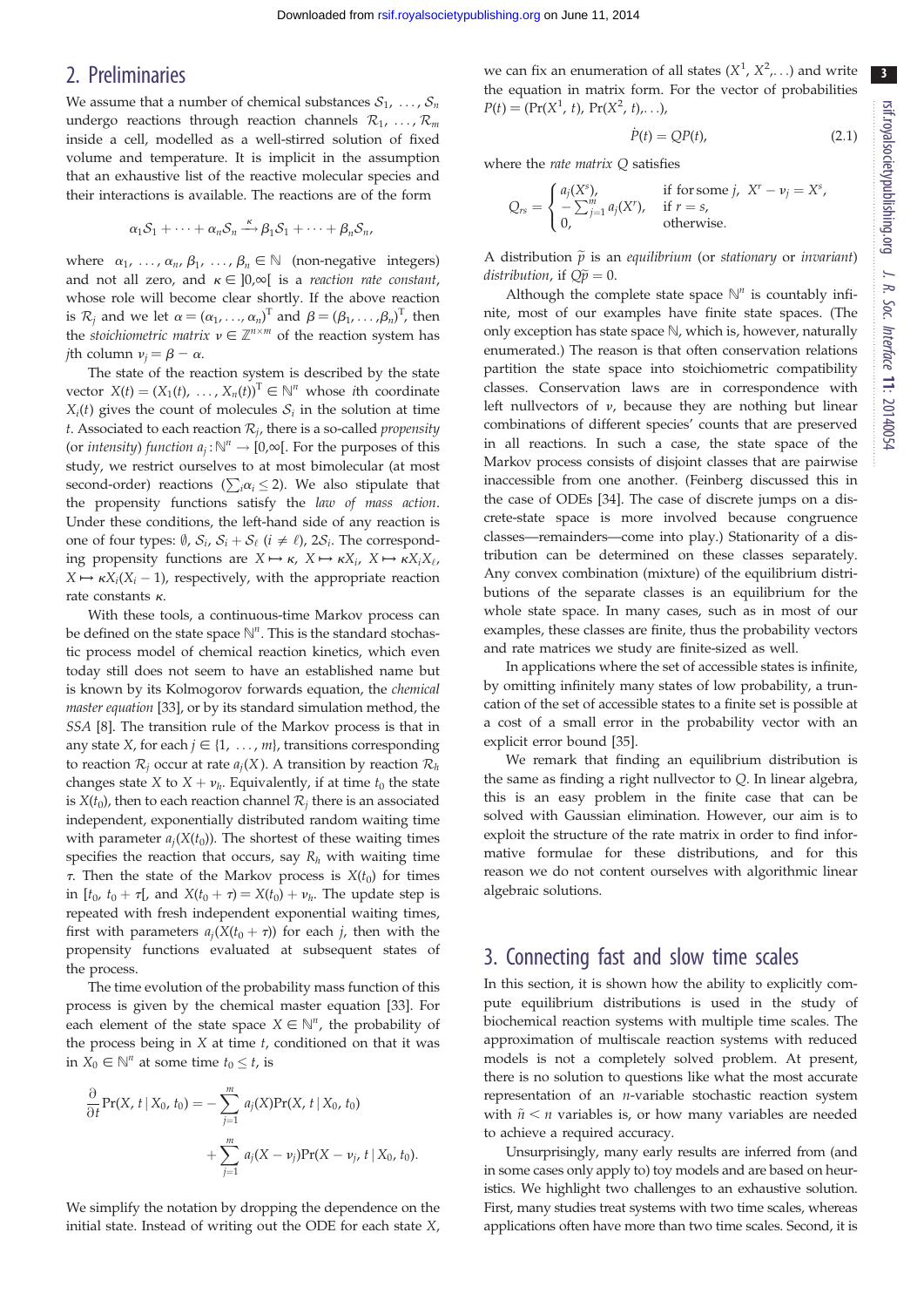sometimes not individual species, but their linear combinations that have clearly separated fast and slow dynamics.

A case in point is this example [[10\]](#page-12-0)

$$
\mathcal{S}_1 \overset{\kappa_1}{\underset{\kappa_2}{\longleftrightarrow}} \mathcal{S}_2 \overset{\kappa_3}{\underset{\kappa_4}{\longleftrightarrow}} \mathcal{S}_3 \overset{\kappa_5}{\underset{\kappa_6}{\longrightarrow}} \mathcal{S}_4,
$$

a network we equip with  $\kappa_1 = \kappa_2 \gg \kappa_5 = \kappa_6 \gg \kappa_3 = \kappa_4$ . It is immediate that the network possesses three time scales. With an initial state of (1000, 0, 0, 0)<sup>T</sup>, the dynamics is clear: initially  $S_1$  molecules transform into  $S_2$  molecules, and this mixture of  $S_1$  and  $S_2$  loses mass that turns into  $S_3$ , and then into a mixture of  $S_3$  and  $S_4$ . Each species is a participant in reactions that belong to the fast or the medium time scales. Still, the linear combinations  $S_1 + S_2$  and  $S_3 + S_4$  only change on the slow time scale. It is manifest in this example that important dynamics might happen on a slow time scale even though none of the individual species is a slowly changing species. Therefore, it is necessary to consider linear combinations of species in addition to individual species when disentangling multiscale dynamics.

An intuitive exposition of the QSS analysis method is found in [[3](#page-11-0)]. However, owing to the cited challenges, the method in its completeness is mathematically technical and is thoroughly detailed in [[18,](#page-12-0) §§4.2 and 6]. Here, we outline only the basic principle, without elaborating the conditions under which the QSSA holds. We also ignore the above presented challenges.

In the ideal setting, the chemical system has two wellseparated time scales. The rapidly changing variables are assumed to behave like a Markov process under fixed values of the slowly changing variables, to have stable, ergodic dynamics, and consequently, to converge to a unique equilibrium distribution. The time-scale separation should be so great that the slow variables can be assumed to stay largely unchanged in the time it takes the fast variables to reach their unique equilibrium.

The effect of the rapidly changing species on the slow time scale is through this equilibrium distribution. That is, in the slow time scale, one uses the expectation of the slowscale propensities under the equilibrium distribution of the fast-changing variables conditioned on the actual value of the slow variables.

Consider an example of regulated gene expression where a single gene is regulated by a rapidly binding and unbinding transcription factor (TF). Of interest is the dynamics of mRNA transcription intensity  $a(\tilde{X})$ , as a function of the reduced state vector of slow variables  $\widetilde{X}$ , to be inserted into the model of the slow time scale. According to the preceding,  $\widetilde{X}$  might include constant or slowly varying linear combinations of fast species. Let  $G$  denote the gene in the free form and  $\mathcal{G}^*$  in the gene-TF complex form. It is assumed that the total number of genes is one, and that the total number of TFs (one of which might be bound) is constant on the fast time scale. Let Pr<sub>OSS</sub> denote the QSS distribution of the gene and TF system, so that  $\text{Pr}_{\text{QSS}}(\mathcal{G} | \hat{X})$  is the probability under the QSS distribution of the gene being free given the slowly changing variables, and  $\text{Pross}(\mathcal{G}^* | X)$  is the probability of the gene being in the complex form. Let the transcription propensity for the free (unbound) form  $a<sub>u</sub>$  and for the gene-TF complex (bound) form  $a<sub>b</sub>$  be given. Then, under the QSSA, according to the law of total expectation,

the effective mRNA expression rate is

$$
a(\widetilde{X}) = a_{\mathrm{u}} \mathrm{Pr}_{\mathrm{QSS}}(\mathcal{G} \mid \widetilde{X}) + a_{\mathrm{b}} \mathrm{Pr}_{\mathrm{QSS}}(\mathcal{G}^* \mid \widetilde{X}).
$$

Whether the TF is an activator or a repressor is irrelevant, its effect is encoded in the relative magnitudes of  $a<sub>u</sub>$  and  $a<sub>b</sub>$ .

Here, the complete state vector has three coordinates in addition to the mRNA count and possibly other variables: it contains the number of free genes, the number of gene–TF complexes and the number of free TFs. These three variables are fast. However, owing to the conservation relation for the total number of genes and owing to the slowly varying nature of the total number of TFs (assumed constant on the fast scale), only one of these three is independent and two are dependent variables on the fast scale. On the slow scale, this independent variable is assumed to be in equilibrium. Hence, the slow variable  $\bar{X}$  is dependent only on the total TF number, it does not differentiate between free and bound TFs. While the average transcription intensity  $a(X)$  is dependent on the total TF number,  $a_{\rm u}$  and  $a_{\rm b}$  are not, and the dependence is purely through the equilibrium binding probability.

We note that in contrast to the QSSA (the approach we adopt), the quasi-equilibrium assumption stipulates that each pair of fast reversible reactions is balanced, that is, they are in detailed balance (cf. §4.1.1), a requisite of thermodynamic equilibrium. The quasi-equilibrium assumption is more restrictive than the QSSA, since formally, it often imposes conditions on reaction rate constants, and effectively, it rules out probability and mass flows on cycles of the state space. The fast dynamics converge to an equilibrium distribution under general conditions, but there is often no reason to expect that detailed balance will hold in the equilibrium.

To apply the QSSA in stochastic simulation, the starting point can be [\[9](#page-12-0),[10](#page-12-0)]. While Cao et al. [[9](#page-12-0)] carefully demonstrated how to check that the time-scale separation assumption holds, understandably no general method was given as to how to compute the expectation of the slow-scale propensities. The authors proposed to compute this, when nothing else succeeds, by approximations, e.g. with a normal distribution or by moment closure. E et al. [\[10\]](#page-12-0) proposed to simulate independent realizations of the fast dynamics and to compute the effective reaction propensities as a numerical average. The latter is a general but computationally more intensive method, and unfortunately it has no chance of being exact. A third method [[36](#page-12-0)] entails the simulation of the fast dynamics until equilibrium is approximately reached (to be determined by a test for approximate detailed balance), and this is followed by the random sampling of values for the fast variables to be used to randomly sample a slow reaction. With the current paper, we try to address the central, averaging problem by giving exact equilibrium distributions and thereby exact expectations of the slow-scale propensities for as many systems as possible. In the electronic supplementary material, the embedding of an analytic equilibrium distribution into stochastic simulation is demonstrated using the above example.

# 4. Fast dynamics with quasi-steady-state assumption

We turn to the discussion of biochemical motifs where the equilibrium distribution can be computed analytically. Throughout the paper, all the reactions in the examples are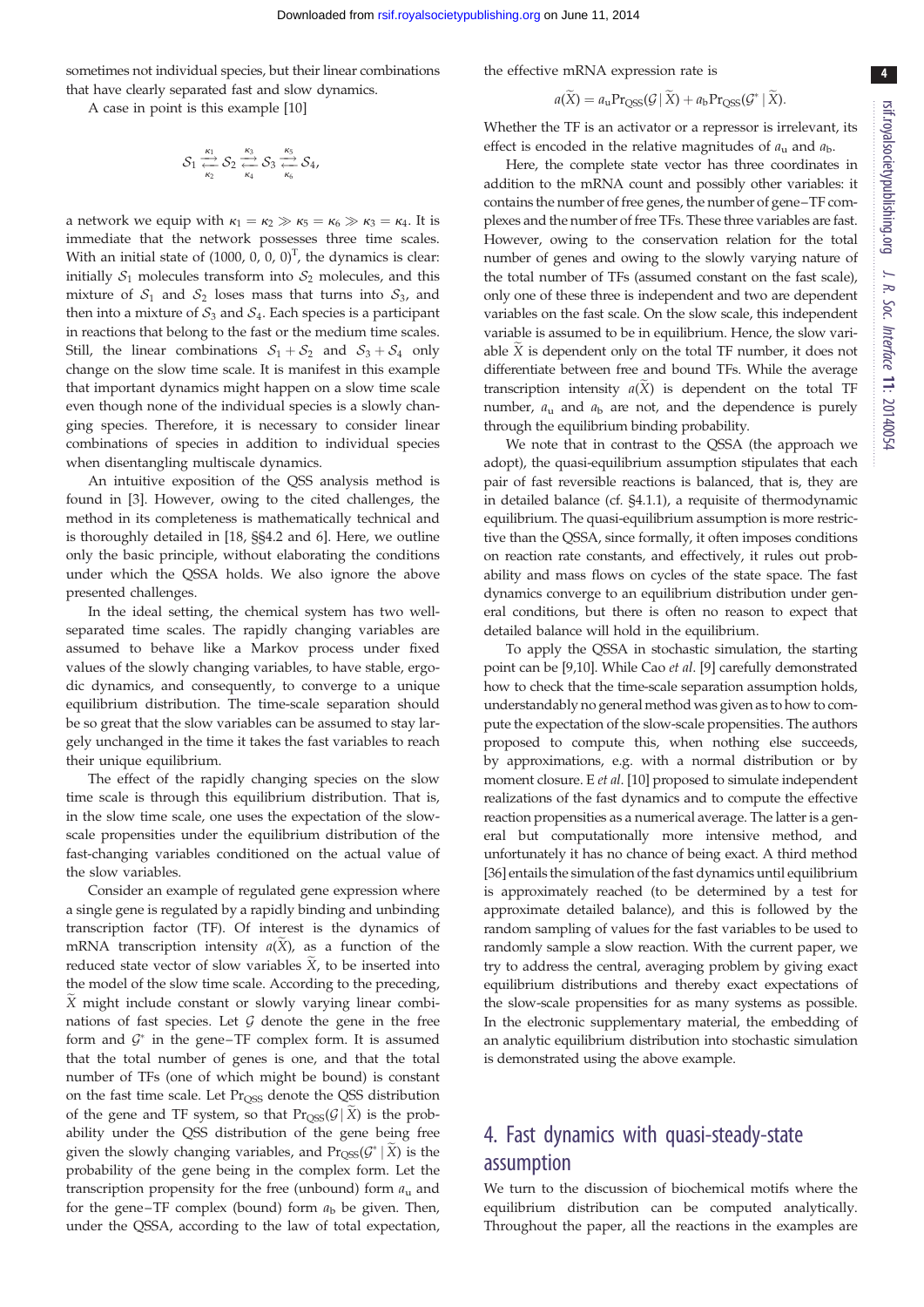fast. Other, slow reactions (possibly on multiple slower time scales) are omitted and are not subject of our interest. In each example, due to the ergodicity of the processes concerned, restricted to the communicating classes of the state spaces, the equilibrium distribution is unique. Where there are multiple communicating classes, the equilibrium distribution is a mixture of the equilibrium distributions on the individual communicating classes.

The success of these calculations hinges on a tractable state space, not on the form of the propensities. Neither the kinetics needs to be mass action, nor the reactions at most bimolecular. A crucial observation is that exact calculation can be possible even when the propensities are nonlinear. This is remarkable since, generally, even one nonlinear propensity function turns the transient time evolution of moments non-computable (the moment equations are not a finite set of ODEs in that case, see [\[37\]](#page-12-0)). In our examples, the state spaces are simple, in most cases finite. In the finite cases certainly, the full chemical master equation (2.1) can be propagated, at least numerically. From that, even the time evolution of the moments is available. If the state space is infinite and some propensities are nonlinear, taking expectations first and then passing to infinity with time is possible through approximative moment closure methods [[38,39\]](#page-12-0).

#### 4.1. Path-like state space

The first examples correspond to state spaces arranged along a line, with states naturally indexed by  $\mathbb N$  or  $\{0, 1, \ldots, N\}$ . Transitions from a general state  $i \in \mathbb{N}$  ( $i \ge 1$ ) are only allowed to neighbours  $i \pm 1$ , and from  $i = 0$  only to 1. In the finite case, from  $i = N$ , a transition is only allowed to  $N - 1$ .

#### 4.1.1. Infinite path

Consider the so-called birth –death process, where individuals are added to the system at rate  $\kappa_b$  and are removed with intensity proportional to the number of individuals present, with proportionality constant  $\kappa_d$ . This is a model for the constitutive production and mutually independent degradation of a chemical species, e.g. an mRNA or a protein:

$$
\emptyset \xrightarrow{\kappa_b} \mathcal{P} \quad \mathcal{P} \xrightarrow{\kappa_d} \emptyset.
$$

It is well known that the equilibrium distribution is the Poisson distribution with parameter  $\kappa_{\rm b}/\kappa_{\rm d}$ ,

$$
\pi_i = \frac{(\kappa_{\rm b}/\kappa_{\rm d})^i}{i!} e^{-\kappa_{\rm b}/\kappa_{\rm d}} \quad (i \in \mathbb{N}).
$$

This is verified by writing out the right-hand side of the chemical master equation, first for  $i = 0$ 

$$
\kappa_{\rm d}1 \times \pi_1 - \kappa_{\rm b} \times \pi_0 = \kappa_{\rm d} \times \frac{\kappa_{\rm b}}{\kappa_{\rm d}} e^{-\kappa_{\rm b}/\kappa_{\rm d}} - \kappa_{\rm b} \times e^{-\kappa_{\rm b}/\kappa_{\rm d}} = 0,
$$

and for a general  $i \geq 1$ ,

$$
\kappa_{b} \pi_{i-1} + \kappa_{d} (i + 1) \pi_{i+1} - (\kappa_{b} + \kappa_{d} i) \pi_{i}
$$
\n
$$
= \left( \kappa_{b} \frac{(\kappa_{b}/\kappa_{d})^{i-1}}{(i-1)!} + \kappa_{d} (i + 1) \frac{(\kappa_{b}/\kappa_{d})^{i+1}}{(i+1)!} \right. \\ \left. - (\kappa_{b} + \kappa_{d} i) \frac{(\kappa_{b}/\kappa_{d})^{i}}{i!} \right) e^{-\kappa_{b}/\kappa_{d}}
$$
\n
$$
= \left( \frac{\kappa_{b}^{i}/\kappa_{d}^{i-1}}{(i-1)!} + \frac{\kappa_{b}^{i+1}/\kappa_{d}^{i}}{i!} - \frac{\kappa_{b}^{i+1}/\kappa_{d}^{i}}{i!} - \frac{\kappa_{b}^{i}/\kappa_{d}^{i-1}}{(i-1)!} \right) e^{-\kappa_{b}/\kappa_{d}} = 0.
$$

In fact, in this case of a linearly ordered state space, in equilibrium the stronger detailed balance condition must hold for any two neighbouring states

$$
\kappa_{\rm d} i \times \pi_i = \kappa_{\rm b} \times \pi_{i-1}.
$$

The Poisson distribution results as a consequence of this condition, and so does the equilibrium distribution of the finite-length path.

#### 4.1.2. Finite path

Let us have states indexed by  $\{0, 1, \ldots, N\}$ , and transition rates

 $p_i$  from *i* to  $i + 1$   $(i \in \{0, 1, ..., N - 1\})$ and

 $q_i$  from i to  $i - 1$   $(i \in \{1, 2, ..., N\}).$ 

The detailed balance condition  $q_{i+1}\pi_{i+1} = p_i\pi_{i}$ , first with  $i =$ 0, yields  $\pi_1 = \pi_0 p_0 / q_1$ . The equilibrium distribution ( $\pi_0$ ,  $(\pi_1, \ldots, \pi_N)^T$  can be computed inductively in terms of  $\pi_0$  as (cf. [[40\]](#page-12-0))

$$
\pi_i = \pi_0 \prod_{k=0}^{i-1} \frac{p_k}{q_{k+1}},
$$

where  $\pi_0$  is determined by the normalization  $\sum_{i=0}^{N} \pi_i = 1$ . The evaluation of this  $N + 1$ -term sum may require numerical computation, which can be accelerated by a method suggested by Horner's scheme for polynomial evaluation

$$
\frac{1}{\pi_0} = 1 + \sum_{i=1}^{N} \prod_{k=0}^{i-1} \frac{p_k}{q_{k+1}}
$$
\n
$$
= 1 + \frac{p_0}{q_1} \left( 1 + \frac{p_1}{q_2} \left( 1 + \frac{p_2}{q_3} \left( \dots \left( 1 + \frac{p_{N-2}}{q_{N-1}} \left( 1 + \frac{p_{N-1}}{q_N} \right) \right) \dots \right) \right) \right).
$$

We demonstrate the applicability of this simple state space structure through three examples: isomerization, binding and dissociation of TFs to multiple copies of a gene and protein dimerization. This subclassification is also mathematically motivated: the order of reactions involved is different.

Isomerization. With two first-order reactions, one can model the isomerization of a molecule that has two stable states (e.g. conformational states) or the random opening and closing of an ion channel. Let the two states be denoted by  $S_1$  and  $S_2$ ,

$$
\mathcal{S}_1 \underset{\kappa_+}{\overset{\kappa_-}{\longleftrightarrow}} \mathcal{S}_2,\tag{4.1}
$$

and the total molecule count  $X_1 + X_2$  by N. Let *i* be a shorthand for  $X_1$ , the number of  $S_1$  molecules, varying in  $\{0, 1, \ldots, N\}$ . Then  $p_i = \kappa_+ (N - i)$  and  $q_i = \kappa_- i$ . The detailed balance condition for  $i \leq N - 1$  reads  $\kappa = (i + 1)\pi_{i+1} =$  $\kappa_{+}$  (N - i) $\pi_{i}$ . It is known that the solution is the binomial distribution with parameters N and  $\kappa_+ / (\kappa_- + \kappa_+)$ 

$$
\pi_i = \Pr(X_1 = i) = {N \choose i} \frac{\kappa_+^i \kappa_-^{N-i}}{(\kappa_- + \kappa_+)^N} \quad (i \in \{0, 1, ..., N\}).
$$

We verify this in the electronic supplementary material. Note that this is also a coarse model for the Goldbeter – Koshland switch [[41\]](#page-12-0), which is a system of covalent modifications facilitated by two converter enzymes, such as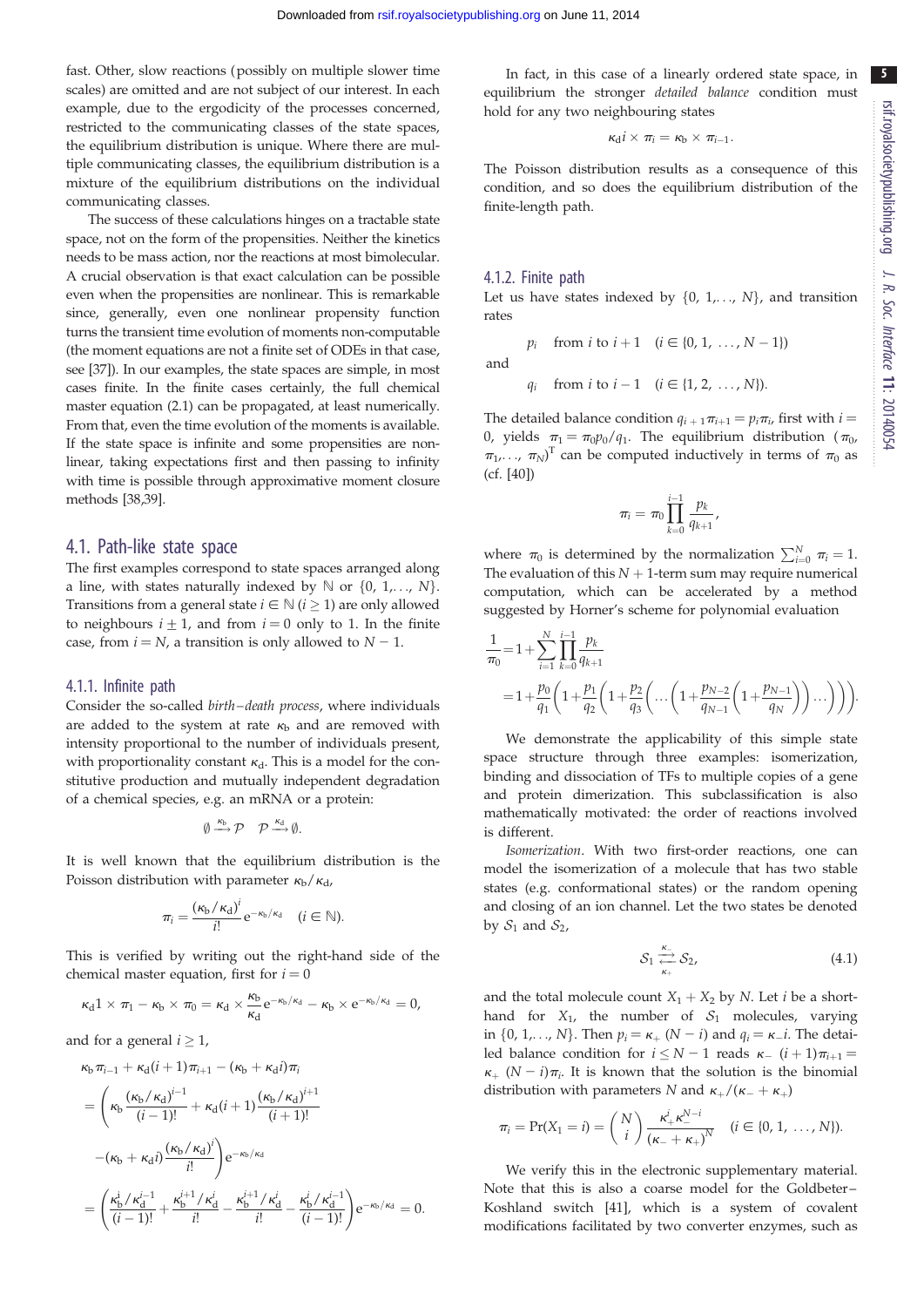a phosphorylation–dephosphorylation system. If the two enzymes are present in fixed numbers  $X_{E_1}$  and  $X_{E_2}$ , then this model applies with reaction rates  $\kappa_- = \kappa_1 X_{E_1}$  and  $\kappa_+ = \kappa_2 X_E$ , for some  $\kappa_1$ ,  $\kappa_2$ .

TF binding. One second-order reaction of heterogeneous reactants and one first-order reaction suffice to model the regulation by TF binding of multiple copies of a gene (e.g. of a plasmid-borne bacterial gene). Let  $T$  denote the TF,  $G$ and  $G^*$  the free gene and the gene-TF complex, respectively. The total copy number of genes ( $\mathcal G$  and  $\mathcal G^*$  molecules) is N, and T is the total number of TFs ( $\mathcal T$  and  $\mathcal G^*$  molecules). For simplicity, we require  $N \leq T$ , but our derivation also gives the complementary case by interchanging the roles of the gene and the TF. The reaction system is

$$
\mathcal{G}+\mathcal{T}\overset{\kappa_b}{\underset{\kappa_u}{\rightleftharpoons}}\mathcal{G}^*.
$$

Let the state  $i \in \{0, 1, ..., N\}$  be the number of  $\mathcal{G}^*$ , so that  $p_i =$  $\kappa_{\rm b}(N - i)(T - i)$  and  $q_i = \kappa_{\rm u}i$ . The detailed balance condition for  $i \le N - 1$  is now  $\kappa_u(i + 1)\pi_{i+1} = \kappa_b(N - i)(T - i)\pi_i$ . With induction, we can establish the equilibrium distribution up to normalization as

$$
\pi_{i} = \pi_{0} \left( \frac{\kappa_{b}}{\kappa_{u}} \right)^{i} \frac{1}{i!} N(N-1) \dots (N-i+1) T(T-1) \dots (T-i+1)
$$
\n
$$
= \pi_{0} \left( \frac{\kappa_{b}}{\kappa_{u}} \right)^{i} \frac{1}{i!} \frac{N!}{(N-i)!} \frac{T!}{(T-i)!} \quad (i \in \{0, 1, ..., N\}).
$$
\n(4.2)

This scheme was used with a substrate and an enzyme in the place of, respectively, the TF and the gene to derive Michaelis and Menten's revered result in the stochastic setting [\[24](#page-12-0)]. We make the obvious remark that this is valid only if the catalysed reaction is slow and can be assumed to not be part of the fast time scale, as it does change the substrate and the enzyme counts.

Dimerization. Protein dimerization and dissociation is a biochemical system with one second-order reaction of homogeneous reactants and one first-order reaction. The state  $i$  will be the number of dimers  $D$ , which we want to perform a random walk on state space  $\{0, 1, \ldots, N\}$ . This requires that the total number of monomers, which is the number of free monomers M plus twice the number of dimers D, is 2N or  $2N + 1$ . The reactions are given by

$$
2\mathcal{M} \xleftarrow[\kappa_0]{\kappa_0} \mathcal{D}.\tag{4.3}
$$

The transition rates are  $p_i = \kappa_b(2N - 2i)(2N - 2i - 1)$  in the even case  $(p_i = \kappa_b(2N + 1 - 2i)(2N - 2i)$  in the odd case) and  $q_i = \kappa_u i$ . The detailed balance equations are for  $i \leq N - 1$ ,

$$
\kappa_{u}(i+1)\pi_{i+1} = \kappa_{b}(2N-2i)(2N-2i-1)\pi_{i}
$$

 $(\kappa_{\rm u}(i + 1)\pi_{i+1} = \kappa_{\rm b}(2N + 1 - 2i)(2N - 2i)\pi_{i}$ , respectively). This gives the unnormalized equilibrium distribution for  $i \in \{ 0, 1, \ldots, N \}$  as

$$
\pi_i = \pi_0 \left(\frac{\kappa_\text{b}}{\kappa_\text{u}}\right)^i \frac{(2N)!}{(2N-2i)!\,i!} \quad \text{ in the even case}
$$

and

$$
\pi_i = \pi_0 \left(\frac{\kappa_b}{\kappa_u}\right)^i \frac{(2N+1)!}{(2N+1-2i)! i!} \quad \text{in the odd case.}
$$

These replicate findings in [[3](#page-11-0), p. 5008] once their notations (N, j,  $k_f$ ,  $k_b$ ) are relabelled with (2N, i,  $2\kappa_b$ ,  $\kappa_u$ ) in the even case (with  $(2N + 1, i, 2\kappa_b, \kappa_u)$  in the odd case); findings in [[42,](#page-12-0) p. 1417] with  $(2N, i, \kappa_b, \kappa_u)$  in the even case  $((2N + 1, i,$  $\kappa_{\rm b}$ ,  $\kappa_{\rm u}$ ) in the odd case) in the places of  $(n, i, c_+, c_-)$ ; and find-ings in [\[18](#page-12-0), p. 560] once we replace their  $(z_1 + 2z_2, z_2, \kappa_9, \kappa_{10})$ with  $(2N, i, \kappa_{\rm b}, \kappa_{\rm u})$  in the even case (with  $(2N + 1, i, \kappa_{\rm b}, \kappa_{\rm u})$  in the odd case).

#### 4.1.3. Two-state path

The general finite path case (§4.1.2) specializes to two states  $(N = 1)$  in a straightforward manner and gives the Bernoulli distribution as its equilibrium distribution. Indeed,

$$
(\pi_0, \pi_1) = \left(\pi_0, \pi_0 \frac{p_0}{q_1}\right) = \left(\frac{q_1}{p_0 + q_1}, \frac{p_0}{p_0 + q_1}\right)
$$

is obviously the unique solution.

For instance, the gene regulation model with only one gene present gives

(Pr(gene unbound), Pr(gene bound)) =  $(\pi_0, \pi_1)$ 

$$
= \left(\frac{\kappa_{\rm u}}{\kappa_{\rm b}T + \kappa_{\rm u}}, \frac{\kappa_{\rm b}T}{\kappa_{\rm b}T + \kappa_{\rm u}}\right), \tag{4.4}
$$

where one can recognize a Hill function with Hill coefficient 1.

#### 4.1.4. Three-state path

Another variation on the gene regulation models is a single gene that has two non-overlapping TF-binding sites (TFBS) such that a unique order in which the two TFBSs can be occupied by identical TFs is specified. Then the reaction system is

$$
\mathcal{G}+\mathcal{T}\overset{\kappa_0}{\underset{\kappa_{-1}}{\longleftrightarrow}}\mathcal{G}^* \quad \mathcal{G}^*+\mathcal{T}\overset{\kappa_1}{\underset{\kappa_{-2}}{\longleftrightarrow}}\mathcal{G}^{**}.
$$

With general reaction rate constants, we allow for the modelling of cooperative binding. The transition rates are

$$
(p_0, p_1, q_1, q_2) = (\kappa_0 T, \kappa_1 (T-1), \kappa_{-1}, \kappa_{-2}).
$$

From the general result for finite-length paths, the equilibrium distribution is

$$
\begin{pmatrix} \pi_0 \\ \pi_1 \\ \pi_2 \end{pmatrix} = \frac{1}{\kappa_0 \kappa_1 T^2 + (\kappa_0 \kappa_{-2} - \kappa_0 \kappa_1) T + \kappa_{-1} \kappa_{-2}} \begin{pmatrix} \kappa_{-1} \kappa_{-2} \\ \kappa_0 \kappa_{-2} T \\ \kappa_0 \kappa_1 T(T - 1) \end{pmatrix} .
$$
\n(4.5)

By evaluating  $\pi_0 p_0/q_1$  and  $\pi_0 p_0p_1/(q_1q_2)$ , one gets  $\pi_1$  and  $\pi_2$ , as required.

Such a configuration might arise when the recruitment of the TF is facilitated by the preceding binding of one of H helper molecules. Then we have a reaction system

$$
\mathcal{G} + \mathcal{H} \overset{\kappa_0}{\underset{\kappa_{-1}}{\rightleftharpoons}} \mathcal{G}^* \quad \mathcal{G}^* + \mathcal{T} \overset{\kappa_1}{\underset{\kappa_{-2}}{\rightleftharpoons}} \mathcal{G}^{**}.
$$

The transition rates are

$$
(p_0, p_1, q_1, q_2) = (\kappa_0 H, \kappa_1 T, \kappa_{-1}, \kappa_{-2}),
$$

and the equilibrium distribution is

$$
\begin{pmatrix} \pi_0 \\ \pi_1 \\ \pi_2 \end{pmatrix} = \frac{1}{\kappa_0 \kappa_1 HT + \kappa_0 \kappa_{-2} H + \kappa_{-1} \kappa_{-2}} \begin{pmatrix} \kappa_{-1} \kappa_{-2} \\ \kappa_0 \kappa_{-2} H \\ \kappa_0 \kappa_1 HT \end{pmatrix}.
$$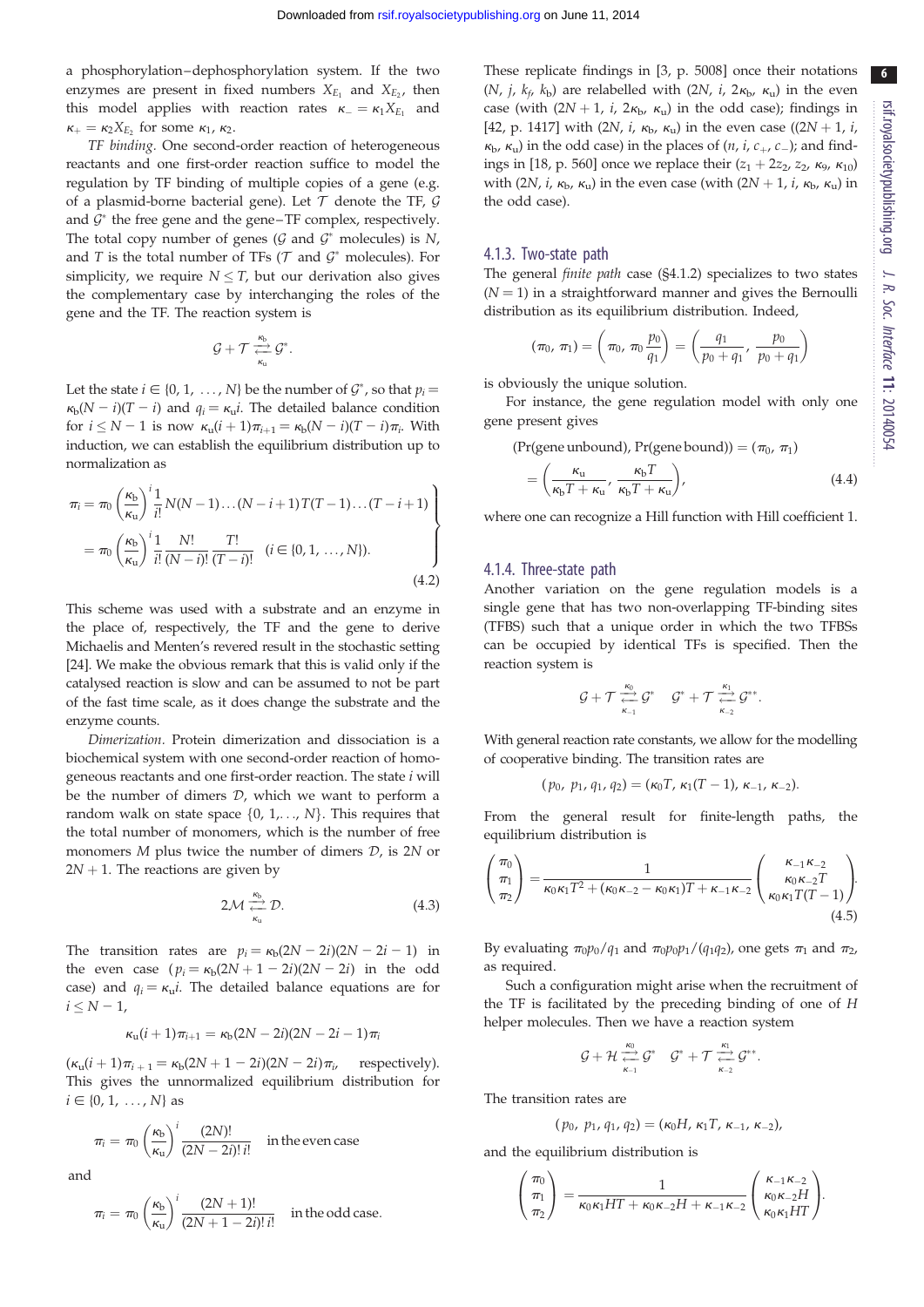The equilibrium distribution for a four-state path model of a gene with three TFBSs was derived in [[43\]](#page-12-0). The authors studied additional systems with the thermodynamic approach mentioned in our Introduction in connection with the study of Bintu et al. [[27\]](#page-12-0). These systems are variants of a configuration where a gene has a number of non-identical TFBSs, one type is of interest, others are not. Two types of TFs bind to these, the first type to the TFBSs of interest with a so-called specific binding rate, and with a non-specific binding rate to the others. The second type of TFs binds all TFBSs with the nonspecific binding rate. Maienschein-Cline et al. [\[44](#page-12-0)] used linear noise expansion to study equilibrium distributions in cases where *n* TFs, alternatively, *n*-mers bind to a gene ( $n \ge 1$ ).

#### 4.2. Circular state space

Consider a state space where the chain of states  $\{1, 2, \ldots, N\}$ closes into a circle and the transition rates are

- $p_i$  from *i* to  $i + 1$   $(i \in \{1, 2, ..., N 1\}),$  $p_N$  from N to 1,  $q_1$  from 1 to N
- and  $q_i$  from i to  $i 1$   $(i \in \{2, 3, ..., N\})$ .

The equilibrium distribution of such Markov processes can be computed using

$$
\pi_i = C \sum_{k=1}^N \prod_{j=1}^{k-1} q_{i+j} \prod_{j=k}^{N-1} p_{i+j},
$$

where C is a normalization constant, and for  $i > N$ ,  $p_i$  and  $q_i$ should be interpreted as  $p_{i-N}$  and  $q_{i-N}$ , respectively [[45\]](#page-12-0).

This formula for general Markov processes with a circular state space can be applied to important classes of biochemical systems. To make this point, we offer an example that is a variant of the three-state path, namely, a single gene with two non-overlapping TFBSs, where the identical TF molecules can bind to the TFBSs in any order. In terms of chemical reactions, this means

<sup>G</sup> <sup>þ</sup> <sup>T</sup> ! <sup>k</sup>0 <sup>k</sup>1 <sup>G</sup> <sup>G</sup> <sup>þ</sup> <sup>T</sup> ! <sup>k</sup>1 <sup>k</sup>2 G <sup>G</sup> <sup>þ</sup> <sup>T</sup> ! k~0 <sup>k</sup>~<sup>1</sup> <sup>G</sup> <sup>G</sup> <sup>þ</sup> <sup>T</sup> ! k~1 <sup>k</sup>~<sup>2</sup> G :

There are four states  $(G, G^*, G^*, G_*)$ , corresponding to the form in which the gene is found. If the total number of TFs is *T*, then the transition rates are given by  $p = (\kappa_0 T,$  $\kappa_1(T-1)$ ,  $\tilde{\kappa}_{-2}$ ,  $\tilde{\kappa}_{-1}$  and  $q = (\tilde{\kappa}_0 T, \kappa_{-1}, \kappa_{-2}, \tilde{\kappa}_1 (T-1))$ . The theorem gives the following equilibrium distribution for a four-state cycle:

$$
\pi_1 = C(p_2 p_3 p_4 + q_2 p_3 p_4 + q_2 q_3 p_4 + q_2 q_3 q_4),
$$
\n
$$
\pi_2 = C(p_3 p_4 p_1 + q_3 p_4 p_1 + q_3 q_4 p_1 + q_3 q_4 q_1),
$$
\n
$$
\pi_3 = C(p_4 p_1 p_2 + q_4 p_1 p_2 + q_4 q_1 p_2 + q_4 q_1 q_2),
$$
\nand\n
$$
\pi_4 = C(p_1 p_2 p_3 + q_1 p_2 p_3 + q_1 q_2 p_3 + q_1 q_2 q_3).
$$
\n(4.6)

Before substitution, for simplicity, we assume  $\kappa_0 = \tilde{\kappa}_0$ ,  $\kappa_1 = \tilde{\kappa}_1$ ,  $\kappa_{-1} = \tilde{\kappa}_{-1}$  and  $\kappa_{-2} = \tilde{\kappa}_{-2}$ . The model still enables cooperative binding as it is not ruled out that  $\kappa_0$  and  $\kappa_1$ , or  $\kappa_{-1}$  and  $\kappa_{-2}$ , are different. The previous formulae for the general case specialize to

$$
\pi_{\emptyset} = C' \kappa_{-1} \kappa_{-2}, \\ \pi^* = \pi_* = C' \kappa_0 \kappa_{-2} T \\ \pi^*_* = C' \kappa_0 \kappa_1 T(T-1),
$$

with 
$$
C' = 2C(\kappa_{-1} + \kappa_1(T - 1))
$$
. Thus, the solution is

 $\pi_{\emptyset}$  $\pi^*$  $\pi^*$ \*  $\pi_*$  $\overline{\phantom{a}}$  $\vert$  $\sqrt{2}$  $=\frac{1}{\kappa_0\kappa_1T^2+(2\kappa_0\kappa_{-2}-\kappa_0\kappa_1)T+\kappa_{-1}\kappa_{-2}}$  $\kappa_{-1}\kappa_{-2}$  $\kappa_0\kappa_{-2}T$  $\kappa_0\kappa_1T(T-1)$  $\kappa_0\kappa_{-2}T$  $\overline{\phantom{a}}$  $\vert$  $\sqrt{2}$  $\cdot$ (4:7)

We verify these results in the electronic supplementary material.

The last two gene regulation models also suit enzyme– substrate complex formation with an enzyme that has two active sites. The same condition about time-scale separation and the non-occurrence of the catalysed reaction applies as for the Michaelis–Menten-type reaction (§4.1.2, TF binding).

Hypercube, special case. We can generalize the independent binding and unbinding of two TFs to a single gene to the case of the independent binding and unbinding of TFs to N binding sites of one gene. The state space is now an N-dimensional hypercube (instead of the square for  $N = 2$ ) and can be indexed by  $0 - 1$  vectors of length N. Let there be T TFs in the system and we assume  $N \leq T$ . Let  $\mathcal{G}^{*i}$  $(i \in \{0, 1, ..., N\})$  mean the entirety of the  $\begin{pmatrix} N \\ i \end{pmatrix}$  $\sqrt{N}$ forms of the gene with i TFs bound. We derive the equilibrium distri-

bution for these compounded states. The compounded states form a path-like state space with  $N+1$  states, no longer a hypercube. Between the compounded states transitions can be represented by reactions

$$
\mathcal{G}^{*i} + \mathcal{T} \overset{\kappa_b(N-i)}{\underset{\kappa_u(i+1)}{\rightleftharpoons}} \mathcal{G}^{*(i+1)}.
$$

The forwards transition rate from  $\mathcal{G}^{*i}$  is  $p_i = \kappa_b(N - i)(T - i)$ (the binding rate for any one TF times the number of sites where it can bind times the number of free TFs). The backwards rate from  $\mathcal{G}^{*i}$  is  $q_i = \kappa_{\mathrm{u}} i$  (the rate for unbinding times the number of occupied sites). One can recognize an already discussed reaction network hidden in this: the case of N genes independently binding one TF each. Thus, the equilibrium distribution is given by equation (4.2).

A generalization to occupancy-dependent reaction rate constants (to allow for cooperative binding) is also straightforward with  $p_i = \kappa_i(N - i)(T - i)$  and  $q_i = \kappa_{-i}i$ .

# 4.3. State space glued together from two graphs at one vertex

The next example is not a specific state space but a method to build more complex state spaces from well-understood ones. Assume that we have two continuous-time Markov processes on finite state spaces similar to those that have been presented so far. Let one process have states indexed by  $\{1, 2, \ldots, r\}$  and known equilibrium distribution  $\pi^1$ , while the other process has states  $\{1, 2, \ldots, s\}$  and known equilibrium distribution  $\pi^2$ .

One can get a new Markov process on the union of the two-state spaces by identifying state  $r$  of the first process and state 1 of the second process and keeping all transition rates unchanged that have been part of either chain. There is a transition defined between two states in the new process if and only if they originally belonged to the same state space and there was a transition between them in the respective original process. We claim that the new Markov process

and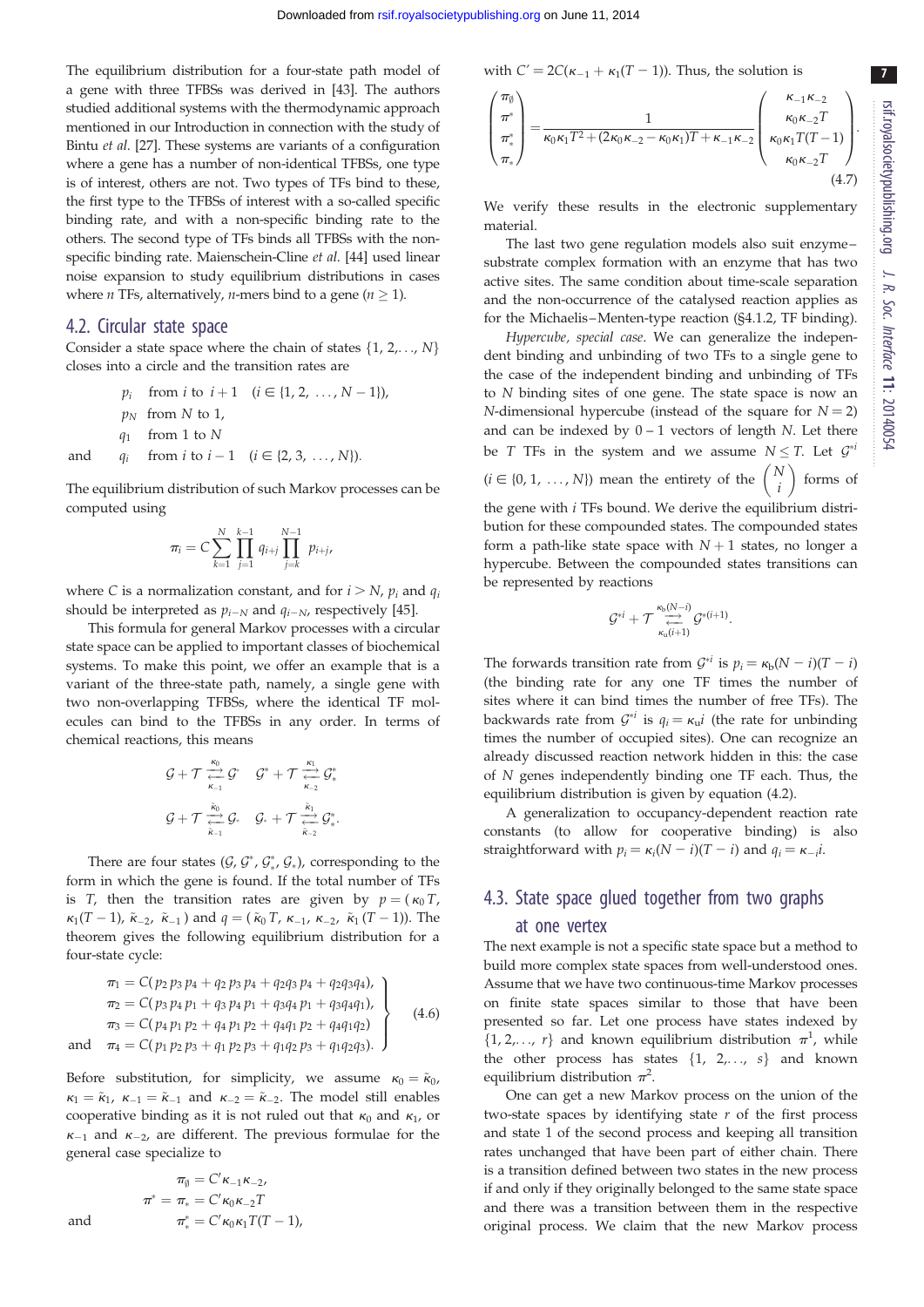possesses the equilibrium distribution

$$
\pi_i = \begin{cases}\nC\pi_i^1 \pi_1^2, & \text{if } i \in \{1, 2, ..., r-1\}, \\
C\pi_r^1 \pi_1^2, & \text{if } i = r, \\
C\pi_r^1 \pi_{i-r+1}^2, & \text{if } i \in \{r+1, r+2, ..., r+s-1\},\n\end{cases}
$$

where states that belonged to the first process retained their original indices, states from the second process had their indices increased by  $r - 1$  and  $C = (\pi_r^1 + \pi_1^2 - \pi_r^1 \pi_1^2)^{-1}$ . We verify this claim in the electronic supplementary material. Note that the second case could have been omitted as it is a special case of both the first and the third cases.

The combination of previous results paves the way to computing the equilibrium distribution in a reaction network whose state space consists of paths and cycles glued together. Gluing must always happen at one state at a time. For instance, cycles may only arise by adding the entire cycle in one step. It is possible to compute the equilibrium distribution when the two-state spaces are glued at two states simultaneously, but the procedure is complicated [\[46](#page-12-0)].

To demonstrate gluing in practice, we consider a gene with three non-overlapping TFBSs, one of which has the unique capacity to bind the first TF, the other two are not constrained in which order they bind the second and third TFs:

$$
\begin{array}{ccccc}\mathcal{G}+\mathcal{T}\overset{\kappa_{b}}{\underset{\kappa_{u}}{\longleftrightarrow}}\ _{\ast}\mathcal{G} & _{\ast}\mathcal{G}+\mathcal{T}\overset{\kappa_{0}}{\underset{\kappa_{-1}}{\longleftrightarrow}}\ _{\ast}\mathcal{G}^{*} & _{\ast}\mathcal{G}^{*}+\mathcal{T}\overset{\kappa_{1}}{\underset{\kappa_{-2}}{\longleftrightarrow}}\ _{\ast}\mathcal{G}^{*}_{\ast} \\ & _{\ast}\mathcal{G}+\mathcal{T}\overset{\bar{\kappa}_{0}}{\underset{\bar{\kappa}_{-1}}{\longleftrightarrow}}\ _{\ast}\mathcal{G}_{\ast} & _{\ast}\mathcal{G}_{\ast}+\mathcal{T}\overset{\bar{\kappa}_{1}}{\underset{\bar{\kappa}_{-2}}{\longleftrightarrow}}\ _{\ast}\mathcal{G}^{*}_{\ast}.\end{array}
$$

The combinatorial structure dictates that we glue this state space from a two-state state space  $(\mathcal{G}, \mathcal{G})$  and a four-state circular state space  $({}_{*}\mathcal{G}, {}_{*}\mathcal{G}^*, {}_{*}\mathcal{G}^*, {}_{*}\mathcal{G}_*$ ). Here, as before, the total number of TFs is T, and we assume  $\kappa_0 = \tilde{\kappa}_0$ ,  $\kappa_1 = \tilde{\kappa}_1$ ,  $\kappa_{-1} = \tilde{\kappa}_{-1}$  and  $\kappa_{-2} = \tilde{\kappa}_{-2}$ . From previous results, it follows that the equilibrium distributions for the two separate processes are

> $_{\emptyset}\,\pi^1$  $_{*}\pi^{1}$

 $\begin{pmatrix} \sqrt[\eta]{\pi^1} \\ \sqrt[\eta]{\pi^1} \end{pmatrix} = \frac{1}{\kappa_b T + \kappa_u}$ 

and

$$
\begin{pmatrix} *(\pi^2)_{\emptyset} \\ *(\pi^2)^* \\ *(\pi^2)^* \\ *(\pi^2)_* \end{pmatrix} = C \begin{pmatrix} \kappa_{-1}\kappa_{-2} \\ \kappa_0\kappa_{-2}(T-1) \\ \kappa_0\kappa_1(T-1)(T-2) \\ \kappa_0\kappa_{-2}(T-1) \end{pmatrix},
$$

 $\kappa_{\rm u}$  $\kappa_{\rm b}T$  $\sqrt{\kappa}$ 

with  $C = (\kappa_0 \kappa_1 T^2 + (2\kappa_0 \kappa_{-2} - 3\kappa_0 \kappa_1)T + \kappa_{-1} \kappa_{-2} + 2\kappa_0 \kappa_1 (2\kappa_0\kappa_{-2})^{-1}$ . The equilibrium for the glued state space is

$$
\begin{pmatrix}\n0 \pi \\
\ast \pi \\
\ast \pi^* \\
\ast \pi^* \\
\ast \pi^*\n\end{pmatrix} = C' \begin{pmatrix}\n\kappa_u \kappa_{-1} \kappa_{-2} \\
\kappa_b \kappa_{-1} \kappa_{-2} T \\
\kappa_b \kappa_0 \kappa_{-2} T (T - 1) \\
\kappa_b \kappa_0 \kappa_1 T (T - 1) (T - 2) \\
\kappa_b \kappa_0 \kappa_{-2} T (T - 1)\n\end{pmatrix},
$$

where

$$
C' = C \times \frac{1}{\kappa_b T + \kappa_u}
$$

$$
\times \left(\frac{\kappa_b T}{\kappa_b T + \kappa_u} + C\kappa_{-1}\kappa_{-2} - \frac{\kappa_b T}{\kappa_b T + \kappa_u}C\kappa_{-1}\kappa_{-2}\right)^{-1},
$$

or C' can be expressed as the inverted sum of the five entries of the column vector.

A second example is best depicted by the mirror image of the previous state space. Here, two of the three nonoverlapping TFBSs can bind the first two TFs in any order before the third TFBS binds the last TF:

$$
\begin{array}{ll}\mathcal{G}+\mathcal{T}\overset{\kappa_{0}}{\underset{\kappa_{-1}}{\rightleftharpoons}}\mathcal{G}^{*} & \mathcal{G}^{*}+\mathcal{T}\overset{\kappa_{1}}{\underset{\kappa_{-2}}{\rightleftharpoons}}\mathcal{G}^{*}_{*} & \mathcal{G}^{*}_{*}+\mathcal{T}\overset{\kappa_{0}}{\underset{\kappa_{u}}{\rightleftharpoons}}\mathcal{G}^{*}_{*}.\end{array}
$$
\n
$$
\mathcal{G}+\mathcal{T}\overset{\bar{\kappa}_{0}}{\underset{\kappa_{-1}}{\rightleftharpoons}}\mathcal{G}_{*} & \mathcal{G}_{*}+\mathcal{T}\overset{\bar{\kappa}_{1}}{\underset{\kappa_{-2}}{\rightleftharpoons}}\mathcal{G}^{*}_{*}
$$

This network is discussed in the electronic supplementary material.

These two glued state spaces immediately lend themselves to applications where the binding of two TFs is preceded by the binding of a helper molecule, or where the binding of a single TF necessitates the previous recruitment of two helper molecules.

## 4.4. Kirchhoff's theorem or the Markov chain tree theorem

In addition to directly solving  $Q\tilde{p} = 0$ , there is another general method to compute the equilibrium distribution of a continuous-time Markov process, which goes back to Kirchhoff [[47](#page-12-0)]. A good exposition with background references is provided in [\[48\]](#page-12-0), but the method had previously been developed elsewhere [\[49](#page-12-0)–[51\]](#page-13-0).

Consider the state space diagram as a directed graph G. Whenever there is a transition (a directed edge) between two states, ensure that the transition in the opposite direction is also part of the graph, if necessary by including a zero intensity directed edge. For the moment, let us replace each pair of directed edges with a single undirected edge. We assume that this graph  $\mathcal{G}'$  is connected. If this were not the case, then the argument would be applied to each component separately and the equilibrium distribution would arise as the mixture of the equilibriums on each component. Now consider all spanning trees of the connected, undirected graph  $\mathcal{G}'$ .

For any state *i* of the state space and any spanning tree  $T$ of  $\mathcal{G}'$ , the *i*-directed spanning tree  $\mathcal{T}_i$  is defined by picking all the directed edges of the directed graph  $G$  that correspond to the edges of  $T$  and in addition point towards *i*. This is a unique definition as a tree does not contain cycles. The claim is the following. The weight associated to state  $i$  in the equilibrium distribution is proportional to the sum over all *i*-directed spanning trees  $\mathcal{T}_i$  of products of all transition intensities on the directed edges of  $\mathcal{T}_i$ . The proportionality constant is computed so that it normalizes the probability vector to one.

As a case study, it is easy to derive equation (4.6) for fourstate cycles from Kirchhoff's result. Note that generally many of the intensities might be zero, hence many products will vanish in the sum. Whether this method is practically applicable in any particular system is dependent on the topological structure of the state space, and especially on whether it is easy to enlist all spanning trees.

#### 4.5. Complex-balanced networks

A result, which has its roots in queuing theory and specifically is associated with Jackson networks, provides the equilibrium distribution of a large set of chemical reaction networks [[52,53](#page-13-0)]. These networks are the complex-balanced ones, namely those whose deterministic, ODE model possesses a complex-balanced steady state.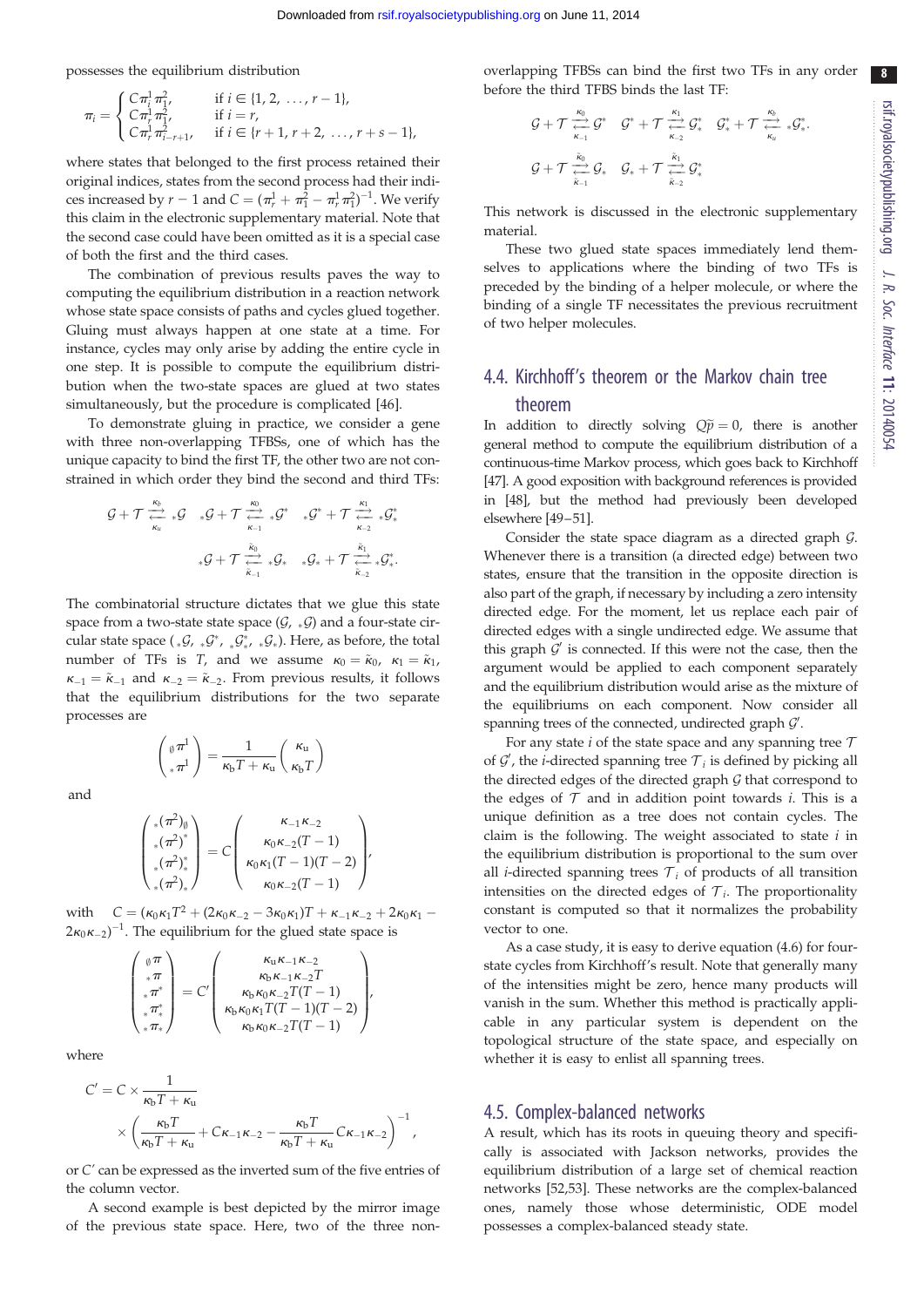It is necessary to introduce some of the terminology of chemical reaction network theory for this part. For more details throughout this section, see [\[34](#page-12-0)[,54\]](#page-13-0) in addition to [\[52\]](#page-13-0).

A complex is any of the formal sums found on either side of a reaction. We refer to §2, where  $\alpha_1 S_1 + \cdots + \alpha_n S_n$  and  $\beta_1\mathcal{S}_1+\cdots+\beta_n\mathcal{S}_n$  were presented as general complexes. These can be identified with the corresponding species vectors,  $(\alpha_1, \ldots, \alpha_n)^T$  and  $(\beta_1, \ldots, \beta_n)^T$ , which we also call complexes.

For a specific reaction network, analogously to the stoichiometric matrix  $v = [v_1 \dots v_m]$ , we introduce the matrices  $\alpha = [\alpha_1 \dots \alpha_m] \in \mathbb{N}^{n \times m}$  and  $\beta = [\beta_1 \dots \beta_m] \in \mathbb{N}^{n \times m}$  for the reactant and product sides, respectively. Here,  $\alpha_j =$  $(\alpha_{1j},...,\alpha_{nj})^{\text{T}}$  and  $\beta_j = (\beta_{1j},...,\beta_{nj})^{\text{T}}$  now refer to column vectors whose entries are the reactants and products of reaction  $\mathcal{R}_i$ , and  $v_i = \beta_i - \alpha_i$ .

Under the law of mass action, consider the reaction rate equation

$$
\dot{c} = \sum_{j=1}^{m} \left( \kappa_j \prod_{i=1}^{n} c_i^{\alpha_{ij}} \right) \nu_j,
$$
\n(4.8)

where  $c$  is the vector of species' concentrations. A steady state of this ODE is a point  $c \in [0,\infty[^n]$ , where  $\dot{c} = 0$ . We call a deterministic, mass-action chemical reaction network complex balanced, if it satisfies a more stringent condition: it admits a strictly positive  $c \in ]0,\infty[^n$  for which for every complex  $\zeta$  of the reaction network

$$
\sum_{\{j \ | \ \text{in } \mathcal{R}_j \ \alpha = \zeta\}} \ \kappa_j \prod_{i=1}^n \ c_i^{\alpha_{ij}} = \sum_{\{j \ | \ \text{in } \mathcal{R}_j \ \beta = \zeta\}} \ \kappa_j \prod_{i=1}^n \ c_i^{\alpha_{ij}}.
$$

The sum on the left-hand side is over reactions for which  $\zeta$  is a reactant complex, on the right-hand side over reactions for which  $\zeta$  is a product complex. The equality expresses that each complex  $\zeta$  is generated at the same rate as it is consumed.

We mentioned in §2 that conservation relations confine the state of the Markov process to stoichiometric compatibility classes and the equilibrium distribution can be determined on these classes separately. This also holds for the ODE model: equation (4.8) shows that the state can only evolve in directions that are contained in  $\text{Im } v$ . Equivalently, when the stoichiometric matrix  $\nu$  admits a left nullvector, this nullvector encodes a conserved quantity and the state space is partitioned into non-communicating compatibility classes according to the value of the conserved quantity. These compatibility classes are parallel affine hyperplanes that are orthogonal to the nullvector (or the intersections thereof, in the case of multiple linearly independent nullvectors).

It is the case that when a complex-balanced steady state exists, in fact there is exactly one in each stoichiometric compatibility class (and there are no other strictly positive steady states but these complex-balanced ones) [[52,](#page-13-0) theorem 3.2]. We now state the result for complex-balanced networks.

Theorem 4.1 (Anderson et al. [[52\]](#page-13-0)). Assume that the chemical reaction network has a complex-balanced steady state  $c \in ]0,\infty[^n]$ . Then the Markov process model equipped with the intensities outlined in §2 has an equilibrium distribution that consists of the product of Poisson distributions: for each  $X \in \mathbb{N}^n$ ,

$$
\pi(X) = \prod_{i=1}^{n} \frac{c_i^{X_i}}{X_i!} e^{-c_i}.
$$
 (4.9)

If the state space  $\mathbb{N}^n$  is irreducible, then equation (4.9) is the unique equilibrium distribution. If it is not irreducible, then for each compatibility class  $\Gamma \subset \mathbb{N}^n$ , the equilibrium distribution on  $\Gamma$  is, for each  $X \in \Gamma$ ,

 $\pi_{\Gamma}(X) = M_{\Gamma} \prod_{r=1}^{n}$  $i=1$  $\frac{c_i^{X_i}}{X_i!}$  $(4.10)$ 

#### with normalizing constant  $M_{\Gamma}$ .

Some guidance in interpretation will be beneficial. First, if there are different stoichiometric compatibility classes, to evaluate equation (4.10), the complex-balanced steady-state c can be freely chosen from any compatibility class. As long as for each  $X$  the same  $c$  is used, the so computed equilibrium distribution is independent of the choice of c. One can choose the steady state that makes the calculation the simplest, irrespective of the multiplicity of the molecules in the stochastic model. In other words, c is allowed to be from a compatibility class that is different to  $\Gamma$  in the stochastic model.  $c$  does not even need to be integer.

Second, in the irreducible case, the coordinates are independent random variables. Levine & Hwa [\[24\]](#page-12-0) focused on this case and speculated about its biological role. However, in the non-irreducible case, independence of variables no longer holds.

The theorem is more general than is presented here: there is no need to restrict the reactant side to at most two interacting molecules in the stochastic mass-action case, and intensities more general than stochastic mass action are also admissible.

The deficiency zero theorem, Feinberg, Horn and Jackson's celebrated result of chemical reaction network theory, gives easily verifiable sufficient conditions for the existence of a complex-balanced steady state. Some further notions need to be introduced.

There is a unique directed graph associated to each chemical reaction network whose nodes are the complexes and in which there is a directed edge for each reaction channel from its reactant to its product complex. Each connected component of this graph is termed a linkage class. The network is called weakly reversible, if the linkage classes are strongly connected, which means that whenever there is a directed path from some  $\alpha$  to an  $\alpha'$ , there is also a directed path from  $\alpha'$  to  $\alpha$ . Finally, the *deficiency* of a reaction network is a non-negative integer, given by the number of its complexes (the number of nodes in the graph) minus the number of its linkage classes, minus the dimension of the stoichiometric subspace (dim Im  $\nu$ ).

Among other things, the deficiency zero theorem claims that if a chemical reaction network follows the dynamics (4.8), is weakly reversible, and has deficiency zero, then (regardless of the positive values of the rate constants  $\kappa$ ) there exists a strictly positive, complex-balanced steady state in each stoichiometric compatibility class. The corollary of this theorem is that the product-form equilibrium distribution formula can be applied in networks that are deficiency zero and weakly reversible.

The isomerization model (4.1) was used in [\[52](#page-13-0)] as a demonstrative example for both the deficiency zero theorem and the result. The isomerization model also exposes that independence does not follow from a product-form equilibrium distribution. Other case studies of [\[52](#page-13-0)] include first-order reaction networks and certain enzymatic reactions. Zhang [[55](#page-13-0)] used this result for a filament polymerization model.

The dimerization model (4.3) also satisfies the conditions of the deficiency zero theorem. The resulting product-form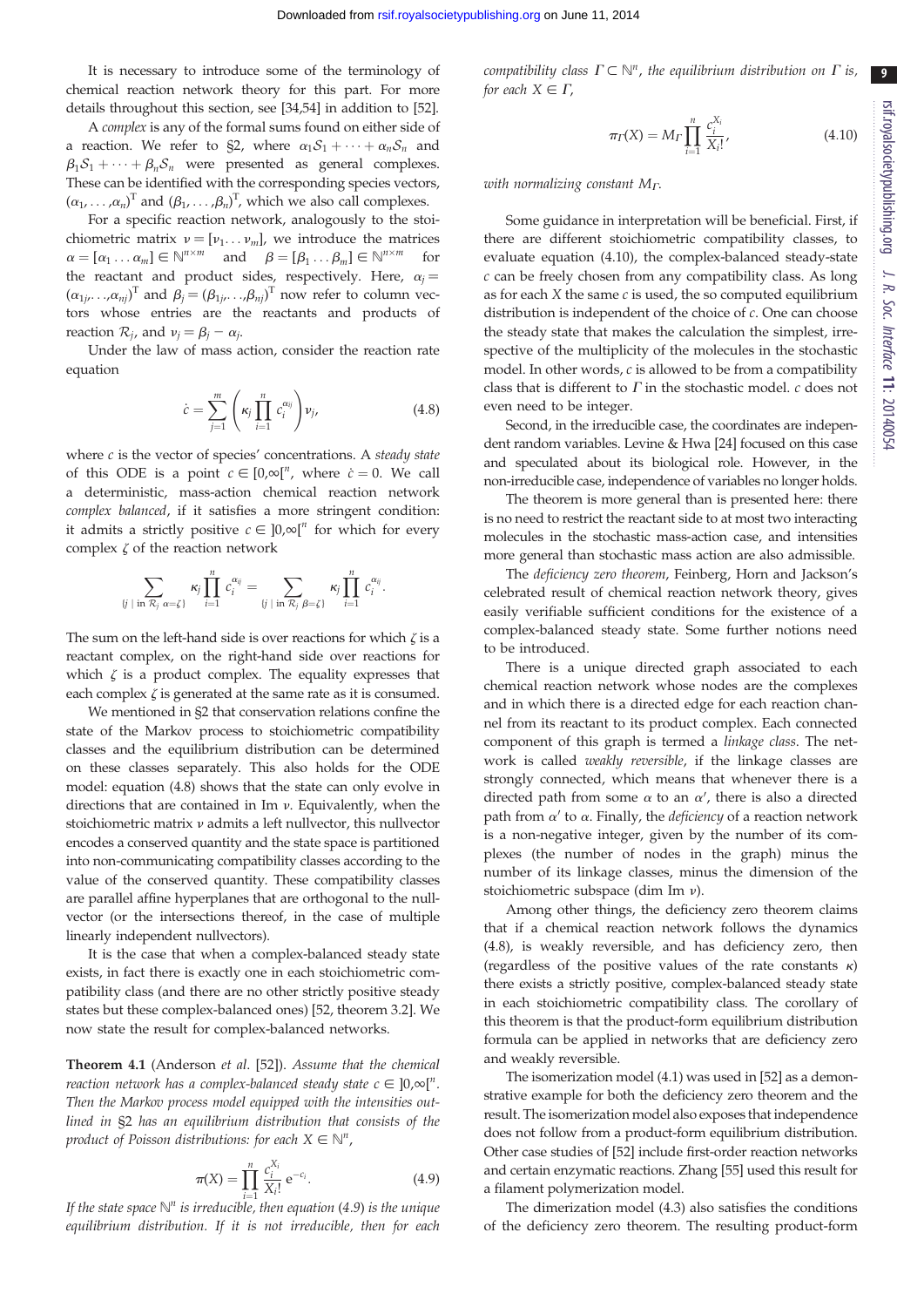

Figure 1. State space and transitions in the gene regulation mechanism with dimer TFs.

equilibrium distribution is equivalent to the originally presented distribution. The example in §4.6 with dimer TFs is another application of this corollary.

#### 4.6. Ladder-shaped state space

By a ladder-shaped state space, we mean a state space that can be indexed by  $\mathbb{N} \times \{0, 1\}$  or  $\{0, 1, 2, ..., N\} \times \{0, 1\}$  ( $N \in \mathbb{N}$ ): two parallel sides connected by edges at equally spaced intervals, perpendicularly to the parallel sides (cf. figure 1).

Peccoud & Ycart [\[56](#page-13-0)] considered a randomly activating and deactivating gene and the resulting mRNA or protein production and degradation

$$
\mathcal{G} \xleftarrow[\kappa_0]{\kappa_0} \mathcal{G}' \qquad \mathcal{G}' \xrightarrow{\kappa_0} \mathcal{G}' + \mathcal{P}
$$
\n
$$
\mathcal{P} \xrightarrow[\kappa_1]{\kappa_1} \emptyset.
$$
\n(4.11)

Hornos et al. [[57\]](#page-13-0) studied the expression of a self-repressing gene

$$
G + \mathcal{T} \xleftrightarrow{\kappa_0 \atop \kappa_1} G^* \qquad T \xrightarrow{\kappa_d} \emptyset
$$
  

$$
G \xrightarrow{\kappa_0} G + \mathcal{T} \qquad G^* \xrightarrow{\kappa_1} G^* + \mathcal{T}
$$

 $(\kappa_0 > \kappa_1)$ . Grima *et al.* [[58\]](#page-13-0) corrected an oversight of that paper, which, incidentally, added diagonal transitions to the ladder. Visco et al. [\[59](#page-13-0)] and Vandecan & Blossey [[60\]](#page-13-0) studied three further similar systems.

Starting with [\[56](#page-13-0)], the standard technique to treat laddershaped state spaces has been to introduce two generating functions,

$$
G_0(t, z) = \sum_{i=0}^{\infty} \Pr((i, 0), t) z^i \text{ and } G_1(t, z) = \sum_{i=0}^{\infty} \Pr((i, 1), t) z^i,
$$

where  $G_0$  is for the states with inactive gene, and  $G_1$  is for the active gene. By multiplying by  $z^i$  the chemical master equations for  $\partial/\partial tPr((i, 0), t)$  and  $\partial/\partial tPr((i, 1), t)$ , and by summing for all  $i$ , a system of two partial differential equations (PDEs) for the two generating functions is derived. These can be solved, with a computer algebra system, to retrieve the time evolution of  $G_0(t, z) + G_1(t, z)$ , and the mean protein copy number and variance. The two analogous generating functions of the equilibrium distribution give a system of two first-order ODEs, which can be solved in terms of the confluent hypergeometric function. The model (4.11) has been used to interpret experimental observations in Chinese hamster ovary cells [\[61](#page-13-0)]. The work by Iyer-Biswas et al. [[62\]](#page-13-0) extended the theoretical results and studied how variations in  $\kappa_a$  and  $\kappa_i$  influence transcript distribution.

Our focus will be on a gene regulation model with dimer TFs (figure 1)

$$
2\mathcal{M} \overset{\kappa_1}{\underset{\kappa_{-1}}{\longleftrightarrow}} \mathcal{D} \quad \mathcal{G} + \mathcal{D} \overset{\kappa_b}{\underset{\kappa_u}{\longleftrightarrow}} \mathcal{G}^*.
$$

The approach we take avoids the established technique because in this finite state space, the generating functions are polynomials, and as there is no possibility to create a dimer when the dimer count is already maximal, there is a term missing from the right-hand sides of the PDEs needed to express everything directly in terms of the differentials. This term, which corresponds to the probability of maximal dimer count, can be reintroduced in terms of the derivative of the generating function of order maximal dimer count. However, the resulting PDE has a very high order. Instead of probability generating functions, we use the lesser-used product-form equilibrium distribution (theorem 4.1).

Let the total number of monomers T available to become TFs be constant on the fast time scale. It is assumed that there is just one copy of the gene:  $G + G^* = 1$ . The variables (*M*, *D*,  $G, G^*$ <sup>T</sup> satisfy the conservation relation  $T = M + 2D + 2G^*$ . The state space is

$$
\left\{0, 1, 2, \ldots, \left\lfloor \frac{T}{2} \right\rfloor\right\} \times \{0\} \cup \left\{1, 2, \ldots, \left\lfloor \frac{T}{2} \right\rfloor\right\} \times \{1\},\
$$

where the first coordinate is the total number of dimers (whether free or bound), the second coordinate is the state of the gene (free or bound), and transitions occur solely parallel to the axes. Note that one side of this ladder is longer than the other.

It is immediate that the network is reversible, therefore weakly reversible. It possesses four complexes, two linkage classes, and the reactions generate a two-dimensional stoichiometric subspace. Therefore, the deficiency zero theorem applies and the complex-balanced steady state  $(\hat{M}, \hat{D}, \hat{\hat{G}}^*, \hat{G}^*)^T$  allows one to call on theorem 4.1.

Equation (4.10) is used due to the conservation relations. We compute the marginal probabilities of the gene being bound or free. The two corresponding sums over the different dimer counts have terms both falling and increasing in the summation index. These sums are treated as Cauchy products. They are estimated by Cauchy's coefficient formula applied to the resulting generating function, computed by the saddle-point method [\[63](#page-13-0)]. While the lengthy calculations are relegated to the electronic supplementary material (together with a verification by numerical simulation), we present the result here

$$
\Pr_T(G^* = 0) = \frac{\kappa_{\rm u}}{\kappa_{\rm b} \frac{T}{2} + \mathcal{O}(T^{4/5})} = \frac{2\kappa_{\rm u}}{\kappa_{\rm b}} T^{-1} + \mathcal{O}(T^{-6/5}), \quad (4.12)
$$

while  $Pr_T(G^* = 1)$  can be computed as  $1 - Pr_T(G^* = 0)$ .

This formula must be interpreted with due caution. First, note that the method is not sensitive enough to capture the dependence of  $Pr_T(G^* = 0)$  on  $\kappa_1$  and  $\kappa_{-1}$ . This is heuristically explained by the fact that the steady-state number of dimers (in the ODE) is (see the electronic supplementary material)

$$
\frac{T}{2} - \sqrt{\frac{\kappa_{-1}}{8\kappa_1}}\sqrt{T} + \mathcal{O}(1),\tag{4.13}
$$

which is almost the maximum possible,  $T/2$ , corrected by a which is almost the maximum possible,  $1/2$ , corrected by a<br>term of order  $\sqrt{T}$  that is dependent on the constants  $\kappa_1$  and  $\kappa_{-1}$  but which is absorbed by the high error terms that are unavoidable with this method. Fundamentally, equation (4.12) is very similar to equation (4.4) with the number of TFs set to T/2. Second, note that the formula might well predict  $Pr_T(G^* = 0) > 1$ , depending on  $\kappa_b$  and  $\kappa_w$  but increasing T will always remedy this problem.

There is also a third method for similar calculations on ladder-shaped state spaces [[42,](#page-12-0)[64\]](#page-13-0). It is a distant relative of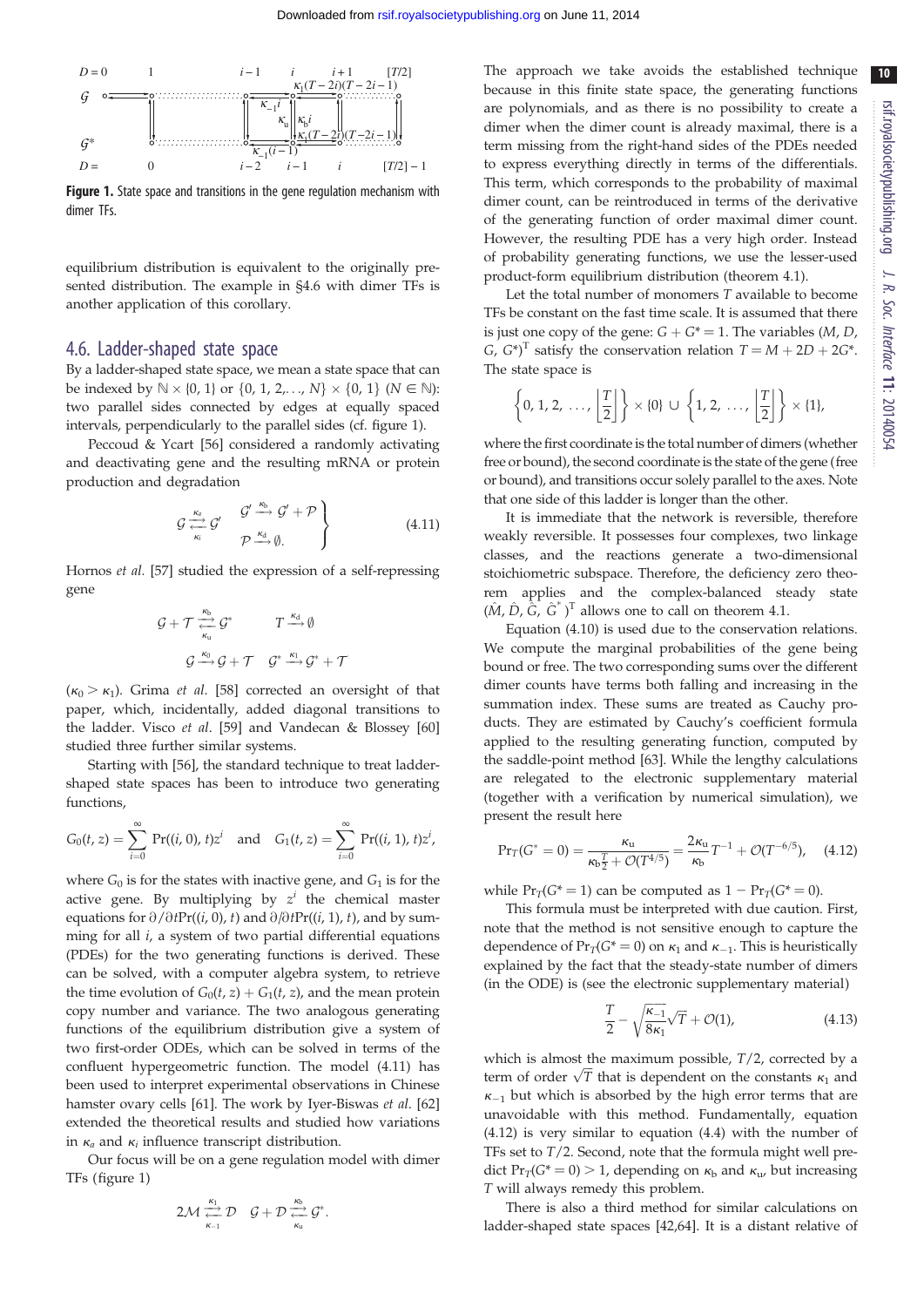<span id="page-11-0"></span>the method of §4.1.2 in that it is also iterative, but the computations are done on  $2 \times 2$ -matrices. One of the models of Fournier et al. [\[42](#page-12-0), §4] is a gene regulatory system with fast dimerization of TFs, which was studied with a plethora of interesting techniques. However, no asymptotic formula like equation (4.12) was provided as the necessary iterations were only possible with numerical calculation.

# 5. A comparison of four gene regulatory systems

The preceding calculations enable the comparison of four simple gene regulation mechanisms. We present in each case the probability of the total occupation of the TFBSs of a single gene by TFs as a function of the number of TFs present. This response to the signal of the abundance of TFs is expressed by rational functions in the examples. For ease of comparison, here they will be converted to power series. With the exception of the dimer TFs, series expansions of arbitrary precision are achievable.

If a gene can bind one of  $T$  TFs, then from equation  $(4.4)$ 

$$
Pr(G^* = 1) = 1 - \frac{\kappa_u}{\kappa_b} T^{-1} + \left(\frac{\kappa_u}{\kappa_b}\right)^2 T^{-2} + \mathcal{O}(T^{-3}). \tag{5.1}
$$

If the gene can bind one of several dimer TFs formed from T monomers, then equation (4.12) implies

$$
Pr(G^* = 1) = 1 - \frac{\kappa_u}{\kappa_b} \left(\frac{T}{2}\right)^{-1} + \mathcal{O}(T^{-6/5}). \tag{5.2}
$$

If the gene can bind two of  $T$  TFs sequentially, then by equation (4.5)

$$
\Pr(G^{**} = 1)
$$
  
=  $1 - \frac{\kappa_{-2}}{\kappa_1} T^{-1}$   
+  $\frac{\kappa_0 \kappa_{-2}^2 - \kappa_0 \kappa_1 \kappa_{-2} - \kappa_1 \kappa_{-1} \kappa_{-2}}{\kappa_0 \kappa_1^2} T^{-2} + \mathcal{O}(T^{-3}).$  (5.3)

If the gene can bind two of  $T$  TFs independently, then by equation (4.7)

$$
Pr(G_{*}^{*} = 1)
$$
  
=  $1 - \frac{2\kappa_{-2}}{\kappa_{1}} T^{-1}$   
+  $\frac{4\kappa_{0}\kappa_{-2}^{2} - 2\kappa_{0}\kappa_{1}\kappa_{-2} - \kappa_{1}\kappa_{-1}\kappa_{-2}}{\kappa_{0}\kappa_{1}^{2}} T^{-2}$   
+  $\mathcal{O}(T^{-3}).$  (5.4)

From the comments around the indicative count of dimers (4.13), it is not surprising that the dimer TF formula (5.2) mimics the single monomer TF formula  $(5.1)$  with  $T/2$  TFs substituted in.

The similarity between formulae (5.3) and (5.4) is also clear. It is noteworthy that the leading terms are dependent on  $\kappa_1$  and  $\kappa_{-2}$  only. The factor 2 next to  $\kappa_{-2}$  in equation

(5.4) has to do with the TFs being allowed to be released independently with rate  $\kappa_{-2}$ . Similarly, in the independent case the free gene has twice the propensity to transition into the intermittent state with one TF bound compared with the sequential case. If both  $\kappa_0$  and  $\kappa_{-2}$  are divided by 2 in the independent case and the probabilities for the two intermittent states are summed, then the equilibrium distribution becomes identical to that of the sequential case.

# 6. Discussion

The most immediate application of the results of this paper is in stochastic simulation. The analytically computed exact equilibrium distributions can immensely speed up simulation (cf. §3). The tractability of these computations depends primarily on the graph structure of the state space, whereas the type of kinetics and the order of reactions play a lesser role.

In addition to the computational aspects, the theoretical implications are just as exciting. The analytical formulae can be used to study and compare regulatory elements more robustly and reliably than with simulation. We demonstrated this by studying the probability of the total occupation of the TFBS of a single gene by TFs in various set-ups. This is closely correlated to protein expression rates. The responses of different gene regulatory systems to TF counts, in the cases when quick gene expression response is required or when the TFs are metabolically expensive, might be a design consideration for synthetic biological applications, or a question of interest for basic research into engineering principles in gene regulation.

Our focus has been on the asymptotic behaviour of these probabilities as the number of TFs tends to infinity. In future work, we plan to study the behaviour at modest TF numbers, especially how sharp (how 'switch-like') the transitions are from the largely unbound to the largely bound form of the gene. We wish to know to what extent the tail determines the slope in the middle. This requires a finer exploration of the role that the rate constants play. We foresee drawing a parallel between these results for stochastic reaction models and the formalism and language of the traditionally deterministic, ODE-based Hill functions [\[65](#page-13-0)].

Acknowledgements. B.M. thanks Michael Nip and Peter Pfaffelhuber for valuable discussions. A part of this work was conducted while B.M. and M.K. were with the Department of Mechanical Engineering, University of California, Santa Barbara. Author contributions: B.M., J.P.H. and M.K. designed research, B.M. and J.P.H. performed research, B.M. wrote the paper with input from J.P.H. and M.K.

Data accessibility. An appendix and MATHEMATICA 8 (Wolfram Research, Inc.) notebooks with additional details of calculations form part of this publication.

Funding statement. B.M. gratefully acknowledges funding by a postdoctoral fellowship of the Alexander von Humboldt Foundation. This work was partially supported by National Science Foundation grant no. ECCS-0835847. The authors declare that they have no conflict of interest.

# **References**

- 1. Hasty J, Pradines J, Dolnik M, Collins JJ. 2000 Noisebased switches and amplifiers for gene expression. Proc. Natl Acad. Sci. USA 97, 2075-2080. ([doi:10.](http://dx.doi.org/10.1073/pnas.040411297) [1073/pnas.040411297\)](http://dx.doi.org/10.1073/pnas.040411297)
- 2. Haseltine EL, Rawlings JB. 2002 Approximate simulation of coupled fast and slow reactions for stochastic chemical kinetics. J. Chem. Phys. 117, 6959– 6969. [\(doi:10.1063/1.1505860](http://dx.doi.org/10.1063/1.1505860))
- Rao CV, Arkin AP. 2003 Stochastic chemical kinetics and the quasi-steady-state assumption: application to the Gillespie algorithm. J. Chem. Phys. 118, 4999– 5010. ([doi:10.1063/1.1545446](http://dx.doi.org/10.1063/1.1545446))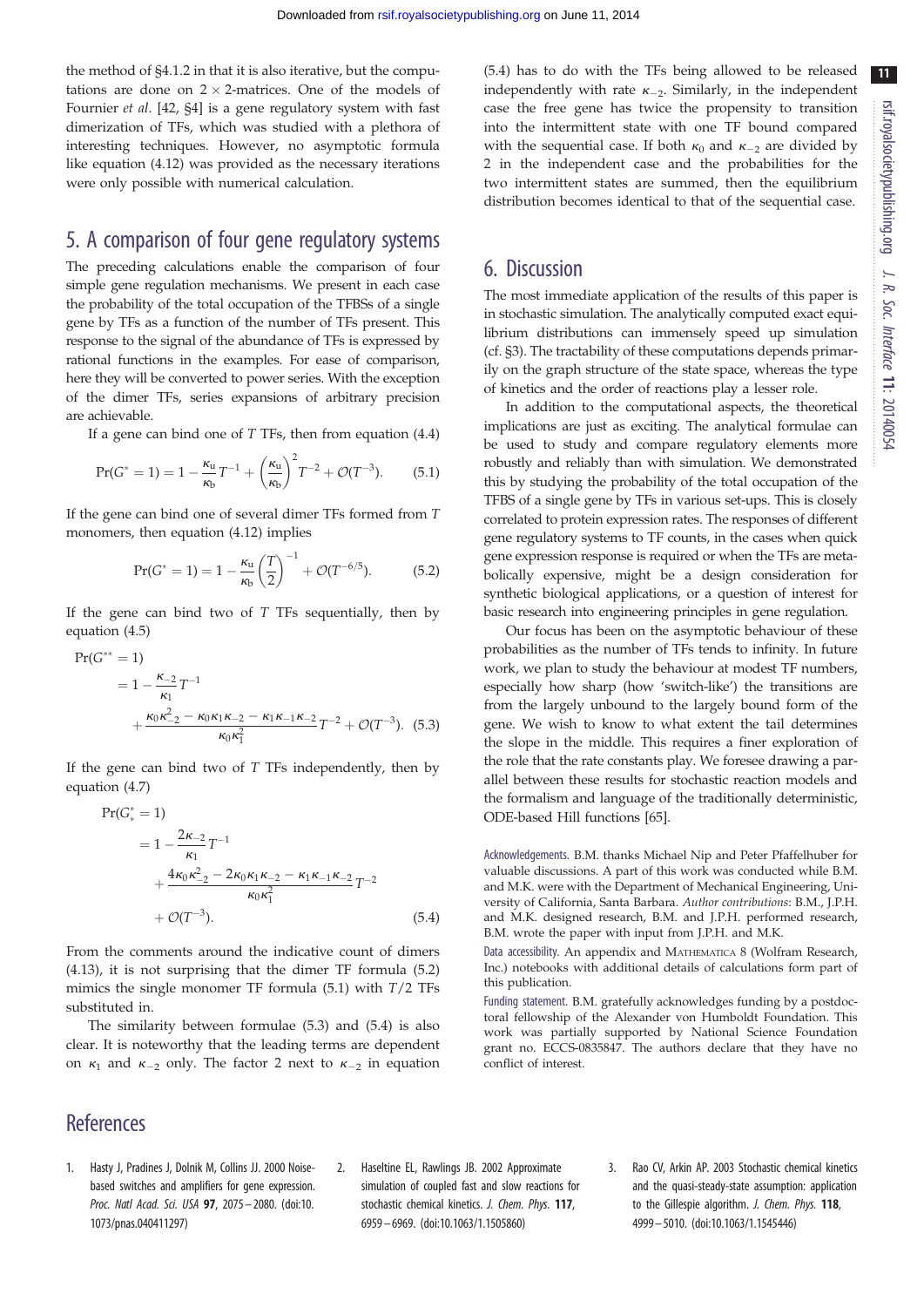- <span id="page-12-0"></span>4. Goutsias J. 2005 Quasiequilibrium approximation of fast reaction kinetics in stochastic biochemical systems. J. Chem. Phys. 122, 184102. ([doi:10.1063/](http://dx.doi.org/10.1063/1.1889434) [1.1889434\)](http://dx.doi.org/10.1063/1.1889434)
- 5. Chevalier MW, El-Samad H. 2009 A rigorous framework for multiscale simulation of stochastic cellular networks. J. Chem. Phys. 131, 054102. [\(doi:10.1063/1.3190327\)](http://dx.doi.org/10.1063/1.3190327)
- 6. Lan Y, Elston TC, Papoian GA. 2008 Elimination of fast variables in chemical Langevin equations. J. Chem. Phys. 129, 214115. ([doi:10.1063/1.](http://dx.doi.org/10.1063/1.3027499) [3027499\)](http://dx.doi.org/10.1063/1.3027499)
- 7. Sotiropoulos V, Contou-Carrere MN, Daoutidis P, Kaznessis YN. 2009 Model reduction of multiscale chemical Langevin equations: a numerical case study. IEEE/ACM Trans. Comput. Biol. Bioinform. 6, 470– 482. ([doi:10.1109/TCBB.2009.23](http://dx.doi.org/10.1109/TCBB.2009.23))
- 8. Gillespie DT. 1977 Exact stochastic simulation of coupled chemical reactions. J. Phys. Chem. 81, 2340 – 2361. [\(doi:10.1021/j100540a008](http://dx.doi.org/10.1021/j100540a008))
- 9. Cao Y, Gillespie DT, Petzold LR. 2005 The slow-scale stochastic simulation algorithm. J. Chem. Phys. 122, 014116. [\(doi:10.1063/1.1824902](http://dx.doi.org/10.1063/1.1824902))
- 10. E W, Liu D, Vanden-Eijnden E. 2005 Nested stochastic simulation algorithm for chemical kinetic systems with disparate rates. J. Chem. Phys. 123, 194107. [\(doi:10.1063/1.2109987](http://dx.doi.org/10.1063/1.2109987))
- 11. Gillespie DT, Petzold LR, Cao Y. 2005 Comment on 'Nested stochastic simulation algorithm for chemical kinetic systems with disparate rates' [J. Chem. Phys. 123, 194107 (2005)]. J. Chem. Phys. 126, 137101. [\(doi:10.1063/1.2567036\)](http://dx.doi.org/10.1063/1.2567036)
- 12. E W, Liu D, Vanden-Eijnden E. 2007 Response to 'Comment on 'Nested stochastic simulation algorithm for chemical kinetic systems with disparate rates' [J. Chem. Phys. 123, 194107 (2005)]'. J. Chem. Phys. 126, 137102. [\(doi:10.1063/1.2567071](http://dx.doi.org/10.1063/1.2567071))
- 13. Gillespie DT, Cao Y, Sanft KR, Petzold LR. 2009 The subtle business of model reduction for stochastic chemical kinetics. J. Chem. Phys. 130, 064103. [\(doi:10.1063/1.3072704\)](http://dx.doi.org/10.1063/1.3072704)
- 14. Wu S, Fu J, Cao Y, Petzold LR. 2011 Michaelis Menten speeds up tau-leaping under a wide range of conditions. J. Chem. Phys. 134, 134112. ([doi:10.](http://dx.doi.org/10.1063/1.3576123) [1063/1.3576123\)](http://dx.doi.org/10.1063/1.3576123)
- 15. Sanft KR, Gillespie DT, Petzold LR. 2011 Legitimacy of the stochastic Michaelis–Menten approximation. IET Syst. Biol. 5, 58–69. [\(doi:10.1049/iet-syb.2009.0057\)](http://dx.doi.org/10.1049/iet-syb.2009.0057)
- 16. Dong GQ, Jakobowski L, Iafolla MAJ, McMillen DR. 2007 Simplification of stochastic chemical reaction models with fast and slow dynamics. J. Biol. Phys. 33, 67 – 95. ([doi:10.1007/s10867-007-9043-2](http://dx.doi.org/10.1007/s10867-007-9043-2))
- 17. Ball K, Kurtz TG, Popovic L, Rempala G. 2006 Asymptotic analysis of multiscale approximations to reaction networks. Ann. Appl. Probab. 16, 1925 – 1961. ([doi:10.1214/105051606000000420\)](http://dx.doi.org/10.1214/105051606000000420)
- 18. Kang HW, Kurtz TG. 2013 Separation of time-scales and model reduction for stochastic reaction networks. Ann. Appl. Probab. 23, 529– 583. ([doi:10.](http://dx.doi.org/10.1214/12-AAP841) [1214/12-AAP841\)](http://dx.doi.org/10.1214/12-AAP841)
- 19. Gillespie DT. 2000 The chemical Langevin equation. J. Chem. Phys. 113, 297– 306. ([doi:10.1063/1.](http://dx.doi.org/10.1063/1.481811) [481811](http://dx.doi.org/10.1063/1.481811))
- 20. Kang HW, Kurtz TG, Popovic L. 2014 Central limit theorems and diffusion approximations for multiscale Markov chain models. Ann. Appl. Probab. 24, 721– 759. ([doi:10.1214/13-AAP934\)](http://dx.doi.org/10.1214/13-AAP934)
- 21. Pahlajani CD, Atzberger PJ, Khammash M. 2011 Stochastic reduction method for biological chemical kinetics using time-scale separation. J. Theor. Biol. 272, 96 – 112. ([doi:10.1016/j.jtbi.2010.11.023](http://dx.doi.org/10.1016/j.jtbi.2010.11.023))
- 22. Berglund N, Gentz B. 2003 Geometric singular perturbation theory for stochastic differential equations. J. Diff. Equ. 191, 1– 54. [\(doi:10.1016/](http://dx.doi.org/10.1016/S0022-0396(03)00020-2) [S0022-0396\(03\)00020-2](http://dx.doi.org/10.1016/S0022-0396(03)00020-2))
- 23. Berglund N, Gentz B. 2005 Noise-induced phenomena in slow-fast dynamical systems: a sample-paths approach. London, UK: Springer.
- 24. Levine E, Hwa T. 2007 Stochastic fluctuations in metabolic pathways. Proc. Natl Acad. Sci. USA 104, 9224– 9229. [\(doi:10.1073/pnas.0610987104\)](http://dx.doi.org/10.1073/pnas.0610987104)
- 25. Munsky B, Trinh B, Khammash M. 2009 Listening to the noise: random fluctuations reveal gene network parameters. Mol. Syst. Biol. 5, 318. [\(doi:10.1038/](http://dx.doi.org/10.1038/msb.2009.75) [msb.2009.75](http://dx.doi.org/10.1038/msb.2009.75))
- 26. Heinrich R, Schuster S. 1996 The regulation of cellular systems. New York, NY: Chapman and Hall.
- 27. Bintu L, Buchler NE, Garcia HG, Gerland U, Hwa T, Kondev J, Kuhlman T, Phillips R. 2005 Transcriptional regulation by the numbers: applications. Curr. Opin. Genet. Dev. 15, 125– 135. [\(doi:10.1016/j.gde.2005.02.006\)](http://dx.doi.org/10.1016/j.gde.2005.02.006)
- 28. Thattai M, van Oudenaarden A. 2001 Intrinsic noise in gene regulatory networks. Proc. Natl Acad. Sci. USA 98, 8614– 8619. ([doi:10.1073/pnas.](http://dx.doi.org/10.1073/pnas.151588598) [151588598](http://dx.doi.org/10.1073/pnas.151588598))
- 29. Paulsson J. 2005 Models of stochastic gene expression. Phys. Life Rev. 2, 157– 175. [\(doi:10.](http://dx.doi.org/10.1016/j.plrev.2005.03.003) [1016/j.plrev.2005.03.003](http://dx.doi.org/10.1016/j.plrev.2005.03.003))
- 30. Friedman N, Cai L, Xie XS. 2006 Linking stochastic dynamics to population distribution: an analytical framework of gene expression. Phys. Rev. Lett. 97, 168302. [\(doi:10.1103/PhysRevLett.97.168302](http://dx.doi.org/10.1103/PhysRevLett.97.168302))
- 31. Shahrezaei V, Swain PS. 2008 Analytical distributions for stochastic gene expression. Proc. Natl Acad. Sci. USA 105, 17 256– 17 261. ([doi:10.](http://dx.doi.org/10.1073/pnas.0803850105) [1073/pnas.0803850105](http://dx.doi.org/10.1073/pnas.0803850105))
- 32. Mather WH, Cookson NA, Hasty J, Tsimring LS, Williams RJ. 2010 Correlation resonance generated by coupled enzymatic processing. Biophys. J. 99, 3172– 3181. [\(doi:10.1016/j.bpj.2010.09.057](http://dx.doi.org/10.1016/j.bpj.2010.09.057))
- 33. Gillespie DT. 1992 A rigorous derivation of the chemical master equation. Phys. A 188, 404– 425. [\(doi:10.1016/0378-4371\(92\)90283-V](http://dx.doi.org/10.1016/0378-4371(92)90283-V))
- 34. Feinberg M. 1987 Chemical reaction network structure and the stability of complex isothermal reactors—I: the deficiency zero and deficiency one theorems. Chem. Eng. Sci. 42, 2229– 2268. [\(doi:10.](http://dx.doi.org/10.1016/0009-2509(87)80099-4) [1016/0009-2509\(87\)80099-4](http://dx.doi.org/10.1016/0009-2509(87)80099-4))
- 35. Munsky B, Khammash M. 2006 The finite state projection algorithm for the solution of the chemical master equation. J. Chem. Phys. 124, 044104. [\(doi:10.1063/1.2145882](http://dx.doi.org/10.1063/1.2145882))
- 36. Samant A, Vlachos DG. 2005 Overcoming stiffness in stochastic simulation stemming from partial equilibrium: a multiscale Monte Carlo algorithm.

J. Chem. Phys. 123, 144114. [\(doi:10.1063/1.](http://dx.doi.org/10.1063/1.2046628) [2046628](http://dx.doi.org/10.1063/1.2046628))

- 37. Mélykúti B, Burrage K, Zygalakis KC. 2010 Fast stochastic simulation of biochemical reaction systems by alternative formulations of the chemical Langevin equation. J. Chem. Phys. 132, 164109. ([doi:10.1063/1.3380661](http://dx.doi.org/10.1063/1.3380661))
- 38. Singh A, Hespanha JP. 2006 Lognormal moment closures for biochemical reactions. In Proc. 45th IEEE Conf. on Decision and Control, San Diego, CA, USA, 13– 15 December 2006, pp. 2063 – 2068. ([doi:10.1109/CDC.2006.376994](http://dx.doi.org/10.1109/CDC.2006.376994))
- 39. Gómez-Uribe CA, Verghese GC. 2007 Mass fluctuation kinetics: capturing stochastic effects in systems of chemical reactions through coupled mean-variance computations. J. Chem. Phys. 126, 024109. ([doi:10.1063/1.2408422](http://dx.doi.org/10.1063/1.2408422))
- 40. Haken H. 1974 Exact stationary solution of the master equation for systems far from thermal equilibrium in detailed balance. Phys. Lett. A 46, 443– 444. [\(doi:10.1016/0375-9601\(74\) 90956-6](http://dx.doi.org/10.1016/0375-9601(74)90956-6))
- 41. Goldbeter A, Koshland DE. 1981 An amplified sensitivity arising from covalent modification in biological systems. Proc. Natl Acad. Sci. USA 78, 6840– 6844. ([doi:10.1073/pnas.78.11.6840](http://dx.doi.org/10.1073/pnas.78.11.6840))
- 42. Fournier T, Gabriel JP, Mazza C, Pasquier J, Galbete J, Mermod N. 2009 Stochastic models and numerical algorithms for a class of regulatory gene networks. Bull. Math. Biol. 71, 1394 – 1431. [\(doi:10.](http://dx.doi.org/10.1007/s11538-009-9407-9) [1007/s11538-009-9407-9](http://dx.doi.org/10.1007/s11538-009-9407-9))
- 43. Chu D, Zabet NR, Mitavskiy B. 2009 Models of transcription factor binding: sensitivity of activation functions to model assumptions. J. Theor. Biol. 257, 419– 429. [\(doi:10.1016/j.jtbi.2008.11.026\)](http://dx.doi.org/10.1016/j.jtbi.2008.11.026)
- 44. Maienschein-Cline M, Warmflash A, Dinner AR. 2010 Defining cooperativity in gene regulation locally through intrinsic noise. IET Syst. Biol. 4, 379 – 392. ([doi:10.1049/iet-syb.2009.0070](http://dx.doi.org/10.1049/iet-syb.2009.0070))
- 45. Adan I, Resing J. 1996 Circular Markov chains. Eindhoven, The Netherlands: Eindhoven University of Technology. Memorandum COSOR 96-16. [\(http://](http://alexandria.tue.nl/repository/books/461817.pdf) [alexandria.tue.nl/repository/books/461817.pdf](http://alexandria.tue.nl/repository/books/461817.pdf))
- 46. Mélykúti B, Pfaffelhuber P. 2014 The stationary distribution of a Markov jump process on a state space glued together from two state spaces at two vertices. [\(http://arxiv.org/abs/1401.6400\)](http://arxiv.org/abs/1401.6400)
- 47. Kirchhoff G. 1847 Ueber die Auflösung der Gleichungen, auf welche man bei der Untersuchung der linearen Vertheilung galvanischer Ströme geführt wird. Ann. Phys. Chem.  $72.497 - 508$ . ([doi:10.1002/andp.18471481202](http://dx.doi.org/10.1002/andp.18471481202))
- 48. Schnakenberg J. 1976 Network theory of microscopic and macroscopic behavior of master equation systems. Rev. Mod. Phys. 48, 571– 585. ([doi:10.1103/RevModPhys.48.571](http://dx.doi.org/10.1103/RevModPhys.48.571))
- 49. Tutte WT. 1948 The dissection of equilateral triangles into equilateral triangles. Math. Proc. Camb. Philos. Soc. 44, 463 – 482. [\(doi:10.1017/](http://dx.doi.org/10.1017/S030500410002449X) [S030500410002449X](http://dx.doi.org/10.1017/S030500410002449X))
- 50. King EL, Altman C. 1956 A schematic method of deriving the rate laws for enzyme-catalyzed reactions. J. Phys. Chem. 60, 1375– 1378. [\(doi:10.](http://dx.doi.org/10.1021/j150544a010) [1021/j150544a010\)](http://dx.doi.org/10.1021/j150544a010)